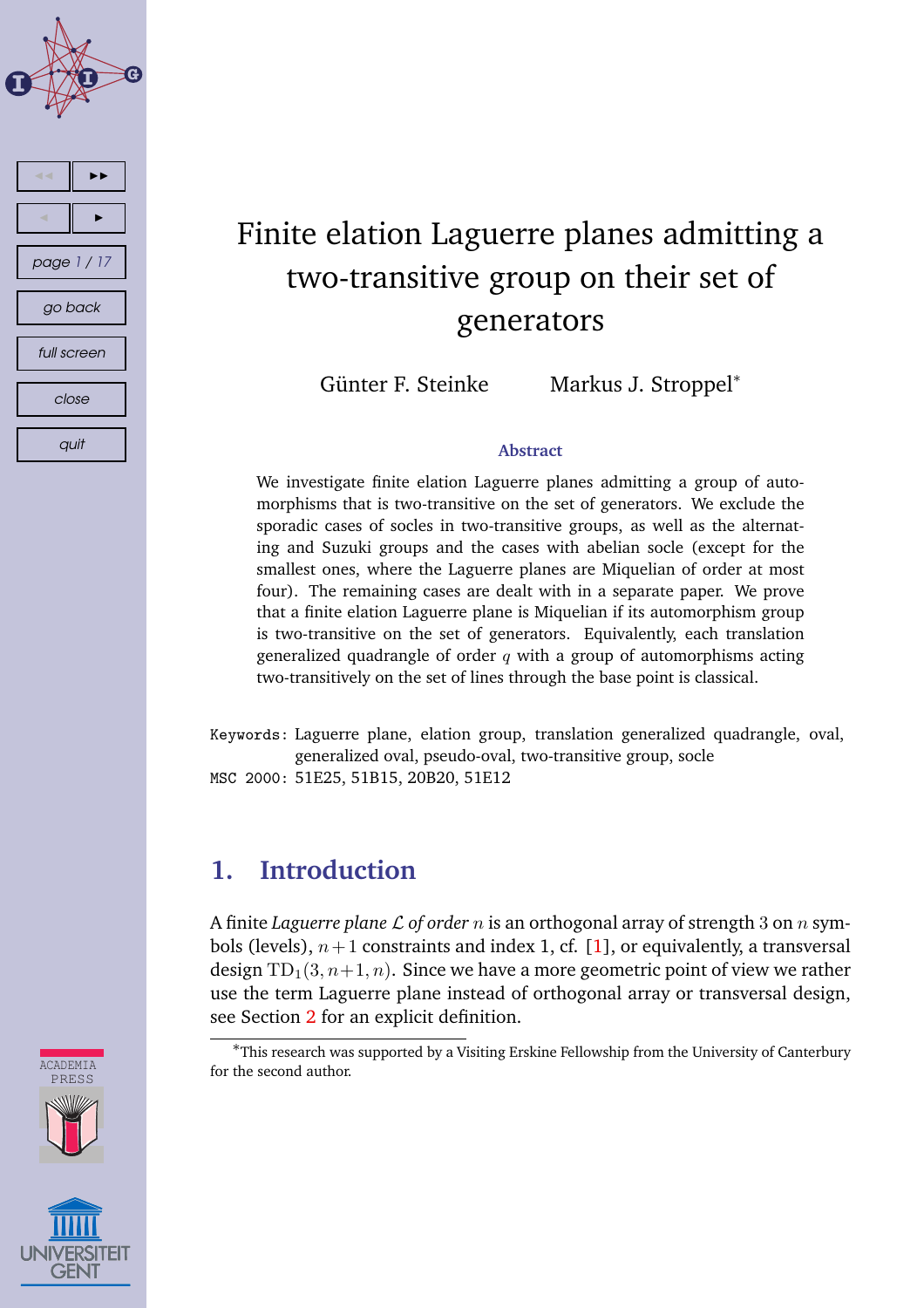



**ACADEMIA** PRESS **GEN1** 

Models of finite Laguerre planes can be obtained as follows. Let  $O$  be an oval in the Desarguesian projective plane  $P_2 = PG(2, q)$ , for a prime power q. Embed  $\mathcal{P}_2$  into 3-dimensional projective space  $\mathcal{P}_3 = PG(3, q)$  and let v be a point of  $P_3$  not belonging to  $P_2$ . Then P consists of all points of the cone with base O and vertex v except the point v. Generators are the traces of lines of  $P_3$ through  $v$  that are contained in the cone. Circles are obtained by intersecting  $P$ with planes of  $P_3$  not passing through  $v$ . In this way one obtains an *ovoidal Laguerre plane of order q.* If the oval  $\mathcal O$  one starts off with is a conic, one obtains the *Miquelian Laguerre plane of order* q. All known finite Laguerre planes of odd order are Miquelian and all known finite Laguerre planes of even order are ovoidal. In fact, it is a long standing problem whether or not these are the only finite Laguerre planes. (There are many non-ovoidal infinite Laguerre planes though.)

Some partial results in this direction were obtained by combining the classifications for finite projective planes of small orders and their ovals, see Section [2](#page-2-0) for a description of the relation of Laguerre planes to projective planes and ovals. In this way it was shown that a Laguerre plane of order at most nine must be ovoidal, see Theorem [2.2](#page-3-0) below. In [\[7\]](#page-14-0) and [\[30\]](#page-15-0) it was shown by a computer search that translation Laguerre planes and elation Laguerre planes of order 16 must be ovoidal.

Finite elation Laguerre planes were introduced in [\[35\]](#page-16-0) and [\[26\]](#page-15-0), see Section [2](#page-2-0) for a description of the structure of finite elation Laguerre planes. They are characterized by the existence of a group of automorphisms that acts trivially on the set of generators and regularly on the set of circles. This group of automorphisms, which we call the *elation group* of the Laguerre plane, is unique and potentially plays a role analogous to the translation group of finite translation planes. In fact, elation Laguerre planes are linked to dual translation planes since such Laguerre planes can be described as dual translation planes with collections of certain ovals, see Section [2.](#page-2-0)

Every ovoidal Laguerre plane is an elation Laguerre plane, but there are infinite non-ovoidal elation Laguerre planes; see, for example, [\[25\]](#page-15-0). Hence elation Laguerre planes form a proper generalization of the notion of ovoidal Laguerre planes. In [\[14\]](#page-14-0), elation Laguerre planes were further characterized as weakly Miquelian Laguerre planes, that is, those Laguerre planes in which a certain variation M2 of Miquel's configuration, which characterizes the Miquelian Laguerre planes, is satisfied. From this perspective, elation Laguerre planes are 'closest' to the Miquelian planes. Finally, a finite elation Laguerre plane of order q is also equivalent to a generalized oval (or pseudo-oval) with  $q + 1$  points and thus to a translation generalized quadrangle of order  $q$ , i.e., with parameters  $(q, q)$ . See [\[4\]](#page-13-0), [\[12\]](#page-14-0), [\[36\]](#page-16-0), and Remark [2.7](#page-5-0) below for a brief discussion of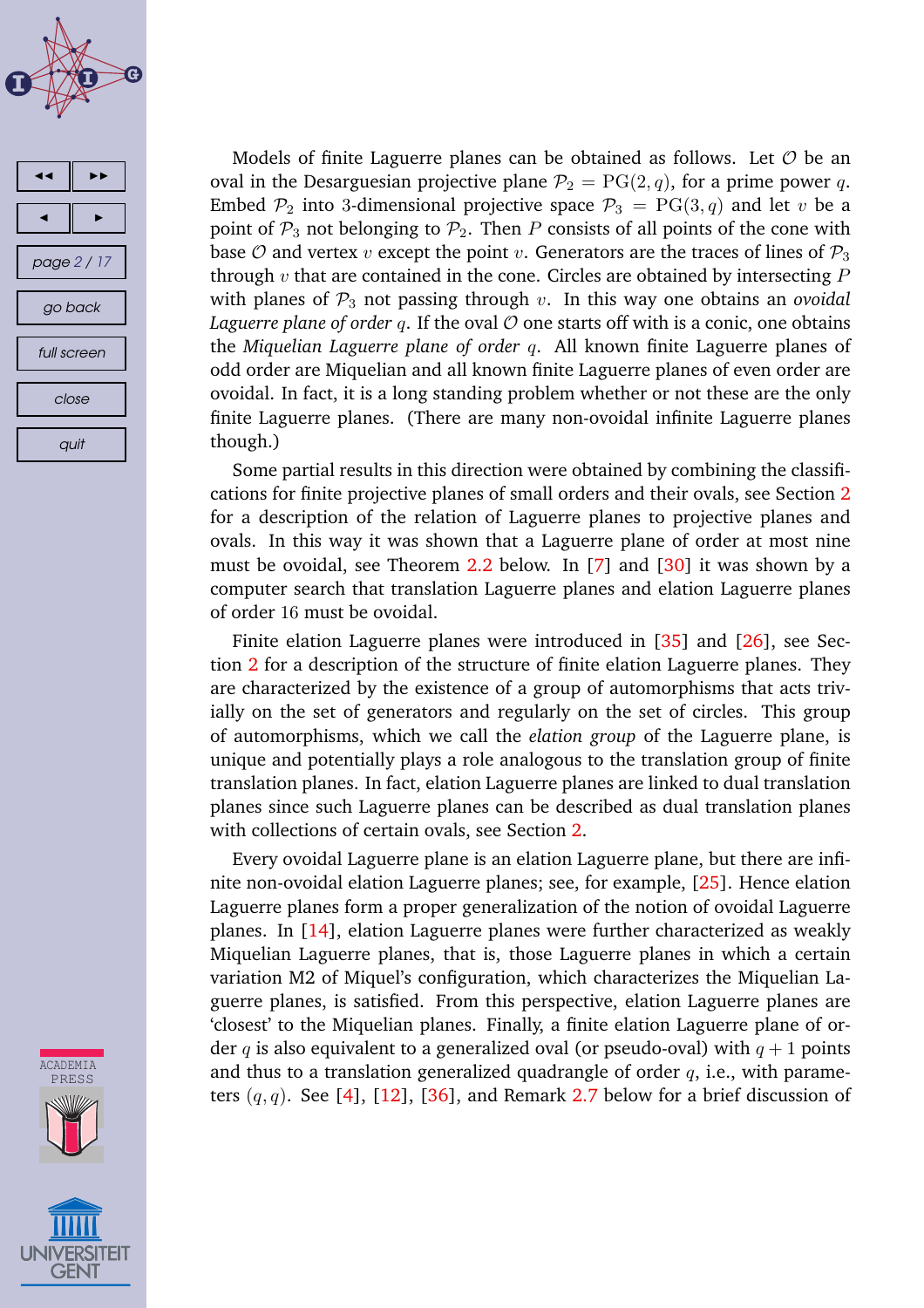<span id="page-2-0"></span>



this relationship. All of this indicates that elation Laguerre planes form a nice subclass of Laguerre planes and that, if there are finite non-ovoidal Laguerre planes, elation Laguerre planes certainly are a natural class to look for them.

Doubly transitive groups of automorphisms have been investigated for various geometries, see for example [\[6\]](#page-14-0), [\[23\]](#page-15-0), [\[11\]](#page-14-0), [\[9\]](#page-14-0), [\[13\]](#page-14-0), [\[8\]](#page-14-0), [\[36,](#page-16-0) 8.5]. In this note we follow the program for finite translation planes to construct such planes from information about a suitable group in the translation complement of the collineation group and to classify all arising planes. The most homogeneous assumption one can make is that the automorphism group of the elation Laguerre plane is doubly transitive on the set of generators. Formulated in the language of translation generalized quadrangles [\[36,](#page-16-0) Theorem 8.5.1] shows that such an elation Laguerre plane of even order must be Miquelian, see also Theorem [3.2.](#page-6-0) Our main result is that if the automorphism group of the elation Laguerre plane is doubly transitive on the set of generators, then the Laguerre plane is Miquelian. Furthermore, the socles of the stabilizer of a circle are determined, see Main Theorem [3.10](#page-12-0) and its Corollary [3.11](#page-13-0) in terms of translation generalized quadrangles.

It should be noted that, on the one hand, there are infinite Laguerre planes that are not elation Laguerre planes but whose automorphism groups are doubly transitive on the set of generators, see [\[17\]](#page-14-0). On the other hand, there are infinite elation Laguerre planes whose automorphism groups are not doubly transitive on the set of generators, see for example  $[16]$ . However, the classification of topological, locally compact, 2- or 4-dimensional Laguerre planes admitting large groups of automorphisms (see [\[28,](#page-15-0) Section 5] and the references given there) shows that such an elation Laguerre plane is Miquelian if its automorphism group is doubly transitive on the set of generators.

## **2. Elation Laguerre planes**

Explicitly, a finite Laguerre plane  $\mathcal{L} = (P, \mathcal{C}, \mathcal{G})$  of order  $n, n \geq 2$ , consists of a set P of  $n(n+1)$  points, a set C of  $n^3$  circles and a set G of  $n+1$  generators (or parallel classes), where circles and generators are both subsets of  $P$ , such that the following three axioms are satisfied:

- (G)  $\mathcal G$  partitions  $P$  and each generator contains  $n$  points.
- (C) Each circle intersects each generator in precisely one point.
- (J) Three points no two of which are on the same generator can be uniquely joined by a circle.



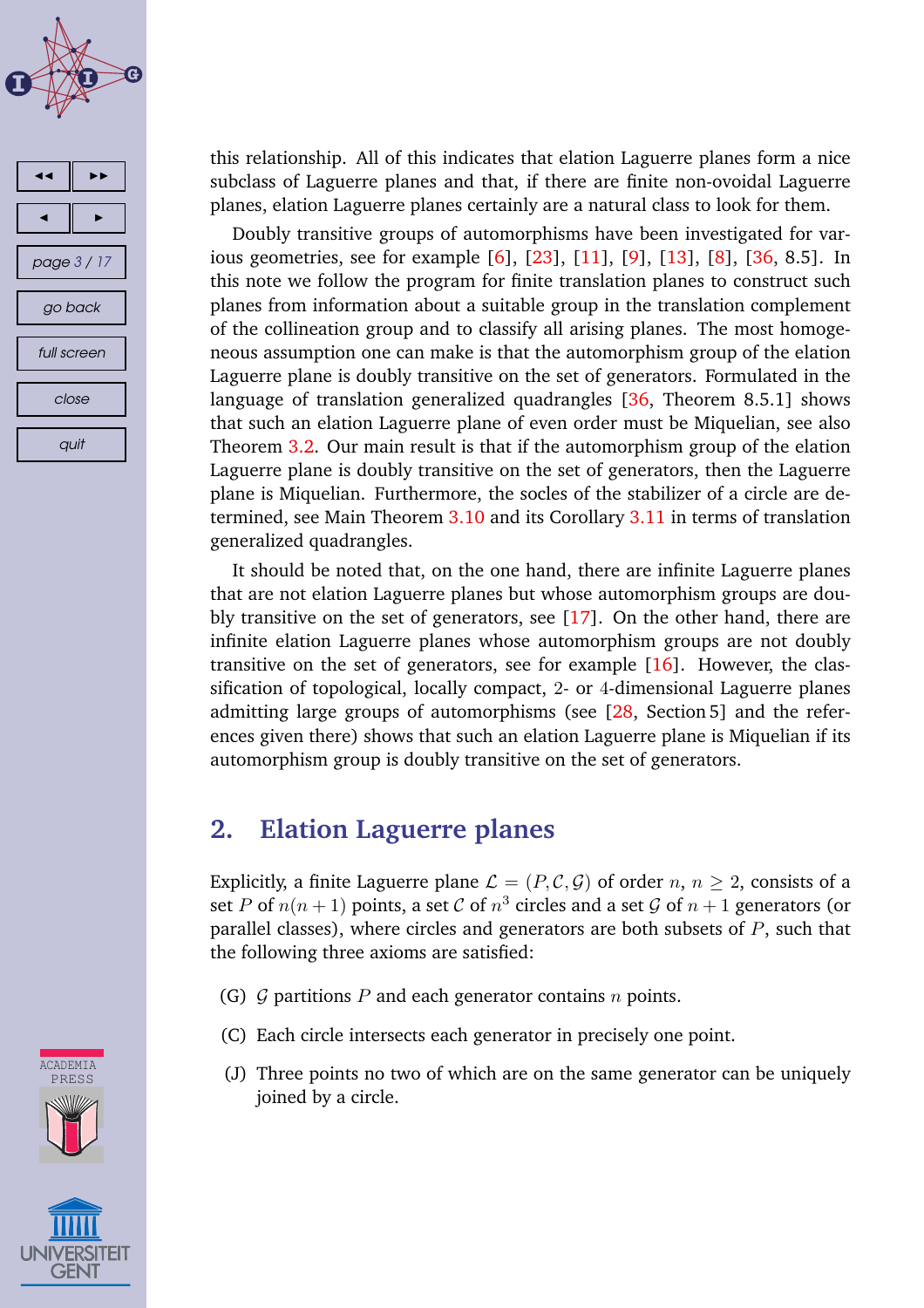<span id="page-3-0"></span>





A circle C, not incident with the distinguished point x, induces an oval in  $\mathbb{P}_x$ : we delete the unique point incident with  $C$  and the generator  $[x]$  through  $x$ and add the point  $\omega$  at infinity that corresponds to the set of generators. Note that each oval arising in this way from circles of  $\mathcal L$  passes through the common point  $\omega$  and has the line at infinity of  $A_x$  as a tangent. Thus a Laguerre plane corresponds to a projective plane with sufficiently many of these ovals, pairwise intersecting in at most two affine points. This planar description of a Laguerre plane must then be extended by the points of one generator where one has to adjoin a new point to each line and to each oval of the affine plane, as above.

Using Segre's result [\[24\]](#page-15-0) that every oval in a finite Desarguesian projective plane of odd order is a conic, the following characterization of finite Miquelian Laguerre planes was obtained in [\[5\]](#page-13-0) or [\[21,](#page-15-0) VII.2].

**Theorem 2.1.** *A finite Laguerre plane of odd order with one Desarguesian derivation is Miquelian.*

For small orders this and the results of [\[27\]](#page-15-0) and [\[29\]](#page-15-0) imply the following.

**Theorem 2.2.** *A Laguerre plane of order at most ten is ovoidal and, in fact, Miquelian except in case of order eight.*

An automorphism of a Laguerre plane  $\mathcal L$  is a permutation of the point set that maps circles onto circles and generators to generators. All automorphisms of  $\mathcal L$ form a group with respect to composition, the automorphism group  $Aut(\mathcal{L})$ of  $\mathcal{L}$ . This group acts on the set  $\mathcal G$  of generators; the kernel of that action is denoted by ∆. The collection of all automorphisms that fix each generator globally but fix no circle, together with the identity forms a normal subgroup  $E$ in Aut( $\mathcal{L}$ ), see [\[26\]](#page-15-0). If  $\mathcal L$  is an elation Laguerre plane then E has maximal order and is the elation group of  $\mathcal{L}$ , acting regularly on the set of circles. An element of E induces an elation with center  $\omega$  in the derived projective plane at any of its fixed points. Indeed, one has the following, compare [\[25\]](#page-15-0).

**Theorem 2.3.** Let  $\mathcal{L}$  be an elation Laguerre plane of finite order q.

*1. Each derived projective plane of* L *is a dual translation plane; the translation center is the point* ω *at infinity of vertical lines.*



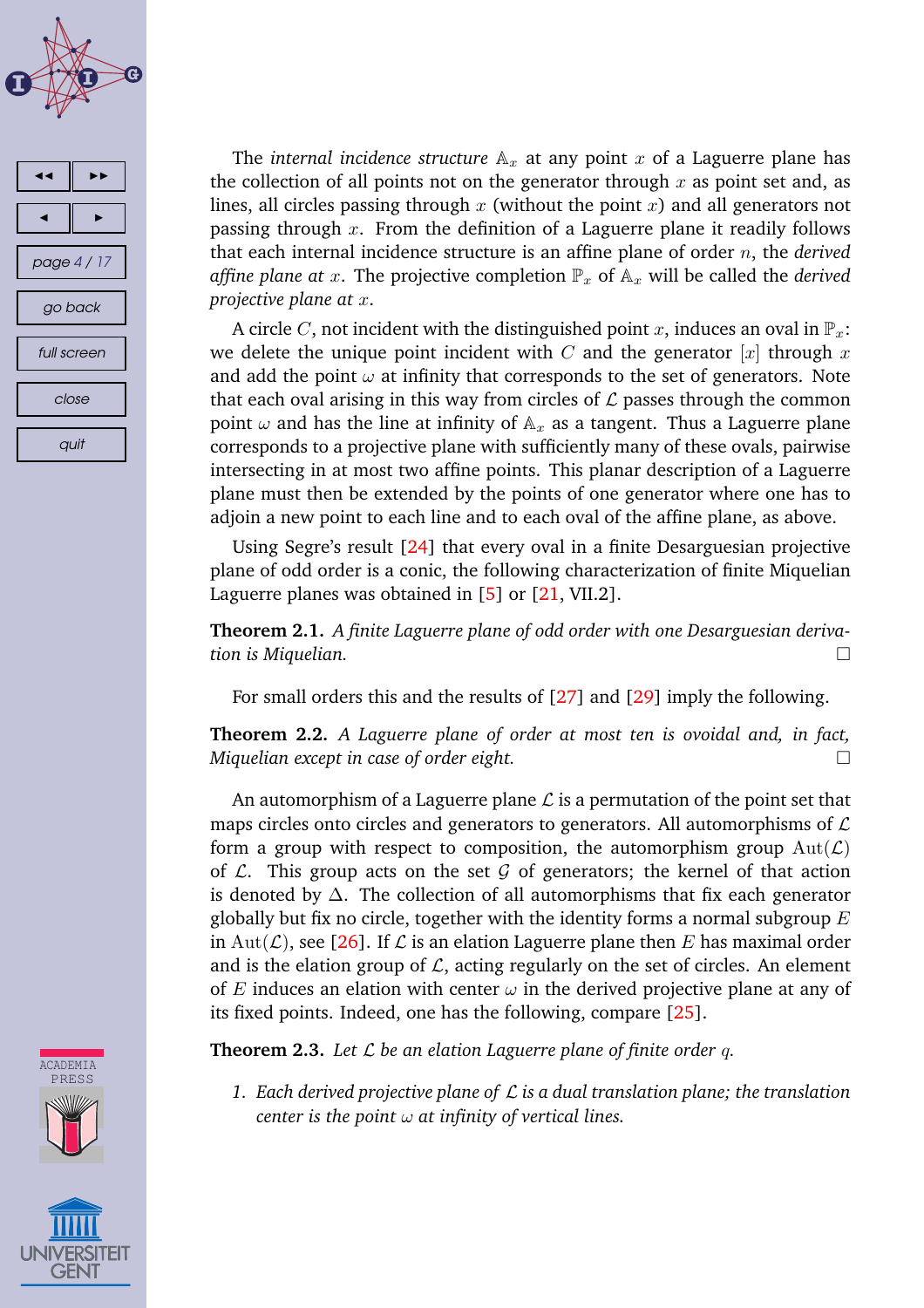<span id="page-4-0"></span>



**ACADEMIA** PRESS

- *2. The order* q *is a prime power.*
- *3. If* q *is a prime then* L *is Miquelian.*
- *4. Each oval induced by a circle of* L *in a derived projective plane passes through the translation center* ω *and has the line at infinity as a tangent.*

For elation Laguerre planes of order 16 a computer search was conducted in [\[30\]](#page-15-0) and the following result was obtained.

**Theorem 2.4.** *An elation Laguerre plane of order 16 is ovoidal.*

Extending the usual representation of dual translation planes, a description of elation Laguerre planes in terms of a matrix-valued map was developed in [\[26,](#page-15-0) Theorem 3], see also [\[35\]](#page-16-0). Let  $M(3m, m; \mathbb{F})$  denote the set of all  $3m \times m$ matrices over  $\mathbb F,$  and let  $\infty$  be any symbol not in  $\mathbb F^m.$ 

**Theorem 2.5.** Let  $\mathcal{L} = (P, \mathcal{C}, \mathcal{G})$  be a elation Laguerre plane of order  $q = r^e$ . There  $\mathit{are}$  a divisor  $m$  of  $e$  and a matrix-valued map  $D : \mathbb{F}^m \cup \{\infty\} \to M(3m, m; \mathbb{F})$  where  $\mathbb{F}:=\mathbb{F}_{r^{e/m}}$ , such that  $\mathcal L$  can be represented in the following form.

- *1. The point set is*  $P = (\mathbb{F}^m \cup \{\infty\}) \times \mathbb{F}^m$ ,
- 2. the generators are the verticals  $\{a\} \times \mathbb{F}^m$  of P for  $a \in \mathbb{F}^m \cup \{\infty\}$ ,
- *3. the set of circles is*  $C = \{K_c | c \in \mathbb{F}^{3m}\}$ *, where a circle*  $K_c$  *is described as*  $K_c = \left\{ (x, c \cdot D(x)) \in P \mid x \in \mathbb{F}^m \cup \{\infty\} \right\}.$
- 4. The elation group E consists of all maps  $(x, y) \mapsto (x, y + c \cdot D(x))$ , for  $c \in \mathbb{F}^{3m}$ .
- *5. For each*  $t \in \mathbb{F} \setminus \{0\}$  *the map*  $\delta_t : (x, y) \mapsto (x, t \cdot y)$  *belongs to*  $\Delta$  *(i.e., is an automorphism that fixes each generator globally) and fixes the circle*  $K_0$ .

The special value  $m = 1$  yields an ovoidal Laguerre plane. Also note (cf. [\[26,](#page-15-0) 3.5 a)]) that every elation Laguerre plane of order q has a representation as in Theorem 2.5 over the prime field  $\mathbb{F}_r$ , that is, for  $m = e$ .

**Remark 2.6.** For any point x on the circle K, the stabilizer  $\Delta_K$  induces a group of homologies in the derived projective plane  $\mathbb{P}_x$ . By [\[18,](#page-15-0) Theorem 1.12] these homologies form a subgroup of the multiplicative group of the kernel of the translation plane obtained as dual of  $\mathbb{P}_x$ . This subgroup is the multiplicative group of a field  $\mathbb F$  (embedded in  $\mathbb F_q$ ), and we can represent the elation Laguerre plane over  $\mathbb F$  as in the theorem above. In analogy to the situation in translation planes we call the largest field over which  $\mathcal L$  can be represented as in Theorem 2.5 the *kernel of L*. The group  $\Delta_K$  is the multiplicative group of the kernel of  $\mathcal L$  and thus cyclic; its order divides  $q-1$ .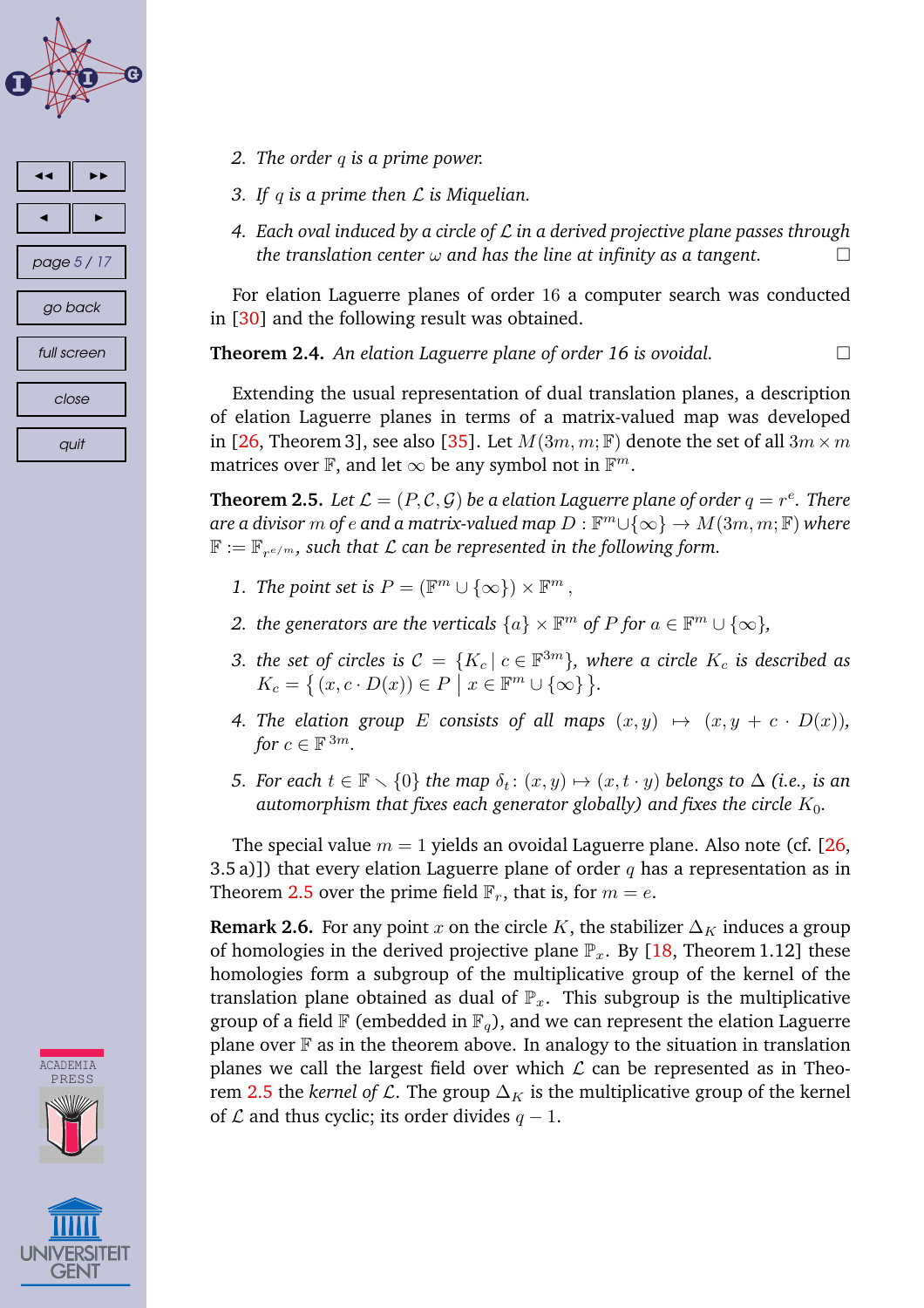<span id="page-5-0"></span>



**Remark 2.7.** In the representation of an elation Laguerre plane over  $\mathbb{F} = \mathbb{F}_r$ where  $r = p^{e/m}$  (so that  $q = r^m$ ) as in the theorem above the elation group  $E$ is a 3m-dimensional vector space over  $\mathbb{F}$ , and the stabilizer  $E_x$  of each point x on  $K_0$  is a 2m-dimensional vector subspace of E. The geometric axioms of a Laguerre plane imply that the collection of  $q + 1$  vector subspaces of E is a dual pseudo-oval in the notation of  $[12]$  and  $[15]$ .

Under a duality the  $E_x$  yield a family of  $q+1$  vector subspaces of dimension m in  $\mathbb{F}^{3m}$ . Passing over to projective notation one sees that, geometrically, a finite elation Laguerre plane of order q as described above is equivalent to a  $(q+1)$ -set of  $(m-1)$ -dimensional subspaces in the  $(3m-1)$ -dimensional projective space  $PG(3m-1, r)$  over F, compare [\[4\]](#page-13-0), [\[35\]](#page-16-0) and [\[26,](#page-15-0) Theorem 4]. In [\[36\]](#page-16-0) such a set is called a generalized oval. More precisely, a *generalized oval* in  $PG(3m-1, r)$ is a collection of  $r^m+1$  projective subspaces  $\pi_i$  of dimension  $m-1$  such that any three of the  $\pi_i$  generate the entire PG(3m – 1, r). It follows that for each  $i = 0, \ldots, r^m$  there is a  $(2m-1)$ -dimensional projective subspace  $\tau_i$ , the tangent space of the generalized oval at  $\pi_i,$  that contains  $\pi_i$  and is disjoint from any  $\pi_j$ where  $j \neq i$ .

One obtains a translation generalized quadrangle of order  $q$  from a generalized oval, and on the other hand, every translation generalized quadrangle of order q arises from a generalized oval in this way, see [\[36,](#page-16-0) Section 3.5] or [\[22,](#page-15-0) Section 8.7]. In fact, a generalized oval is just a Kantor system (or fourgonal family) in an abelian group, cf.  $[37, 4.9.2, 4.9.5]$  $[37, 4.9.2, 4.9.5]$ .

Note that the Lie geometry of a Laguerre plane of *odd* order q yields a generalized quadrangle of order  $q$ , see [\[22,](#page-15-0) Theorem 2.4.2]. However, this construction does not work when  $q$  is even. In the case of an elation Laguerre plane, the generalized quadrangle obtained in this way even is a translation generalized quadrangle.

## **3. Doubly transitive groups**

We consider a finite elation Laguerre plane  $\mathcal{L}$ . We assume that  $Aut(\mathcal{L})$  is doubly transitive on the set G of generators of  $\mathcal{L}$ . Since  $\Delta$  acts trivially on G, our assumptions imply that the stabilizer  $Aut(\mathcal{L})_K$  is doubly transitive on  $\mathcal G$  or, equivalently, on the points of the fixed circle  $K$ .

In order to make our results more readily applicable, we will study a twotransitive subgroup  $\Gamma$  of  $\text{Aut}(\mathcal{L})_K$ . The pointwise stabilizer (i.e., the intersection of  $\Gamma$  with  $\Delta$ ) will be denoted by  $\Gamma_{[K]}.$  Let  $Q:=\Gamma/\Gamma_{[K]}$  and  $\pi\colon \Gamma\to Q$  be the natural homomorphism.

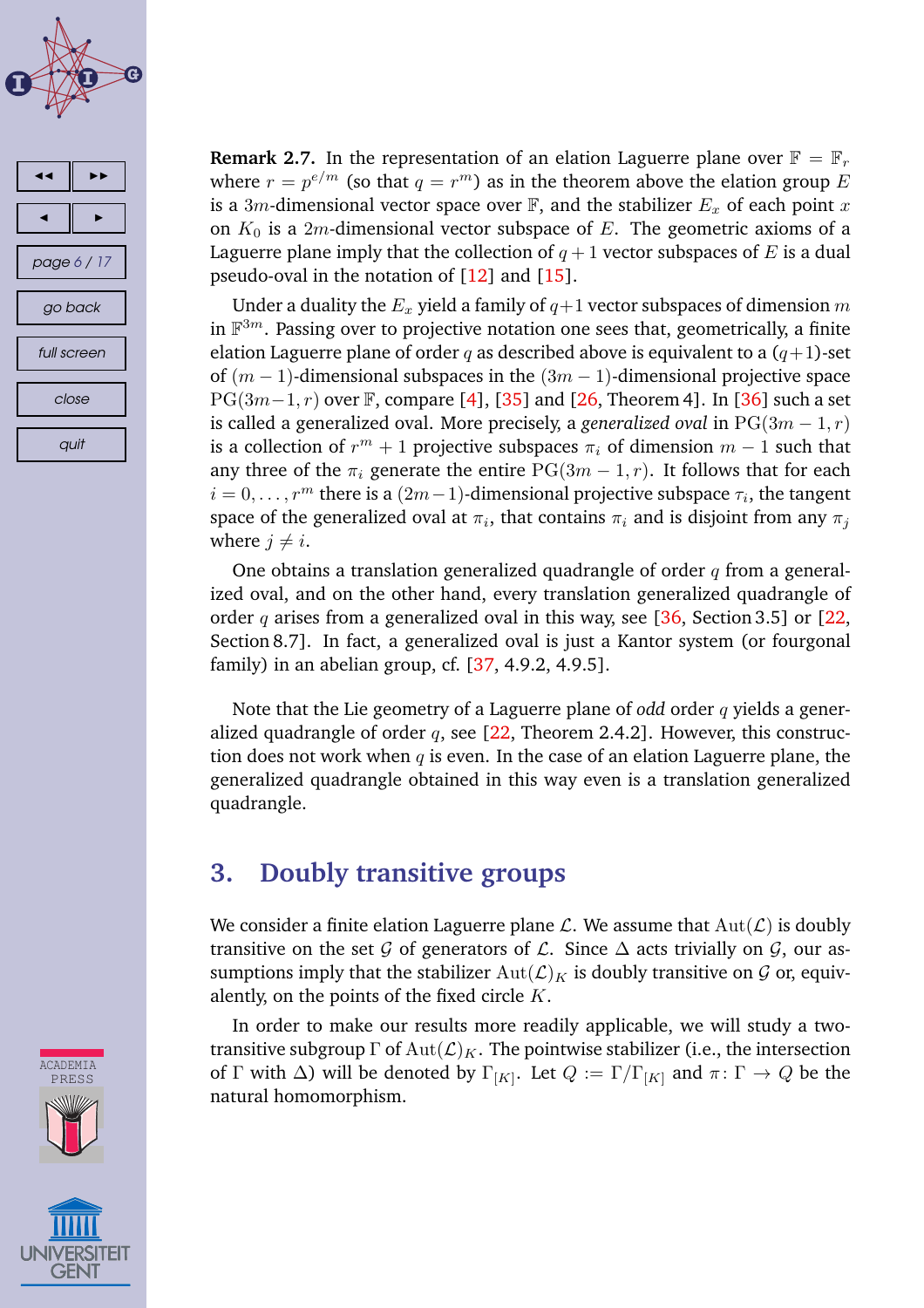<span id="page-6-0"></span>





As the group  $Aut(\mathcal{L})$  is two-transitive on  $\mathcal{G}$ , it is also point-transitive and in fact transitive on the incident point-circle pairs. Hence all derived planes of the elation Laguerre plane  $\mathcal L$  are isomorphic to each other and  $\mathcal L$  can be reconstructed as a coset geometry from  $Aut(\mathcal{L})$  ([\[10\]](#page-14-0), see also [\[33\]](#page-16-0)).

We begin with the ovoidal case.

**Theorem 3.1.** *A finite ovoidal Laguerre plane whose automorphism group is doubly transitive on the set of generators is Miquelian.*

*Proof.* An ovoidal Laguerre plane  $\mathcal L$  of order q is embedded in 3-dimensional projective space  $PG(3, q)$ . Thus each derived affine plane is Desarguesian. If  $\mathcal L$ has odd order then  $\mathcal L$  is Miquelian by Theorem [2.1.](#page-3-0) If q is even then the transitivity assumption on  ${\mathcal L}$  implies that the oval  ${\mathcal O}$  in  $\mathrm{PG}(2,2^h),$  which forms the base of the cone that is the point set of  $\mathcal{L}$ , has a collineation group which is doubly transitive on  $\mathcal{O}$ . The two-transitive ovals are known to be conics, see [\[19,](#page-15-0) Theorem 1.3 and the remark following it]. But then  $\mathcal L$  is again Miquelian.  $\Box$ 

In the even order case the above Theorem has been generalized in [\[36,](#page-16-0) Theorem 8.5.1] to generalized ovals (and thus to finite elation Laguerre planes) without the use of the classification of finite simple groups. We reformulate [\[36,](#page-16-0) Theorem 8.5.1] in the language used here:

**Theorem 3.2.** *A finite elation Laguerre plane of even order whose automorphism group is doubly transitive on the set of generators is Miquelian.*

*Proof.* As outlined in Remark [2.7](#page-5-0) a finite elation Laguerre plane  $\mathcal L$  of order q is equivalent to a generalized oval  $\mathcal O$  in PG(3m – 1, r) for some subfield  $\mathbb F_r$  of  $\mathbb F_q$ where  $q = r^m$ . If the automorphism group of  ${\cal L}$  is doubly transitive on the set of generators, then  $\mathcal O$  is a two-transitive generalized oval in the notation of [\[36\]](#page-16-0). By [\[36,](#page-16-0) Theorem 8.5.1] the translation generalized quadrangle  $T(\mathcal{O})$  which arises from a two-transitive generalized oval  $\mathcal O$  is isomorphic to the classical generalized quadrangle  $Q(4, q)$  whose points and lines are the points and lines of a nonsingular quadric of projective index 1 in  $PG(4, q)$ . Hence  $\mathcal O$  is classical. But then the elation Laguerre plane is Miquelian.

The authors of [\[36\]](#page-16-0) have informed us that the following argument should be added in order to complete the proof of their Theorem 8.5.1. The set-up in that proof (we are using the notation of  $[36,$  Theorem 8.5.1] here; their q corresponds to our r and n is our m) is that  $\alpha$  is an involution which leaves  $\mathcal O$ invariant and fixes precisely one element  $\pi \in \mathcal{O}$ ; such an  $\alpha$  is considered as an element of PΓL(3n, q). The following lines are to show that  $\alpha$  is induced by a linear bijection of  $\mathbb{F}_q^{3n}$ .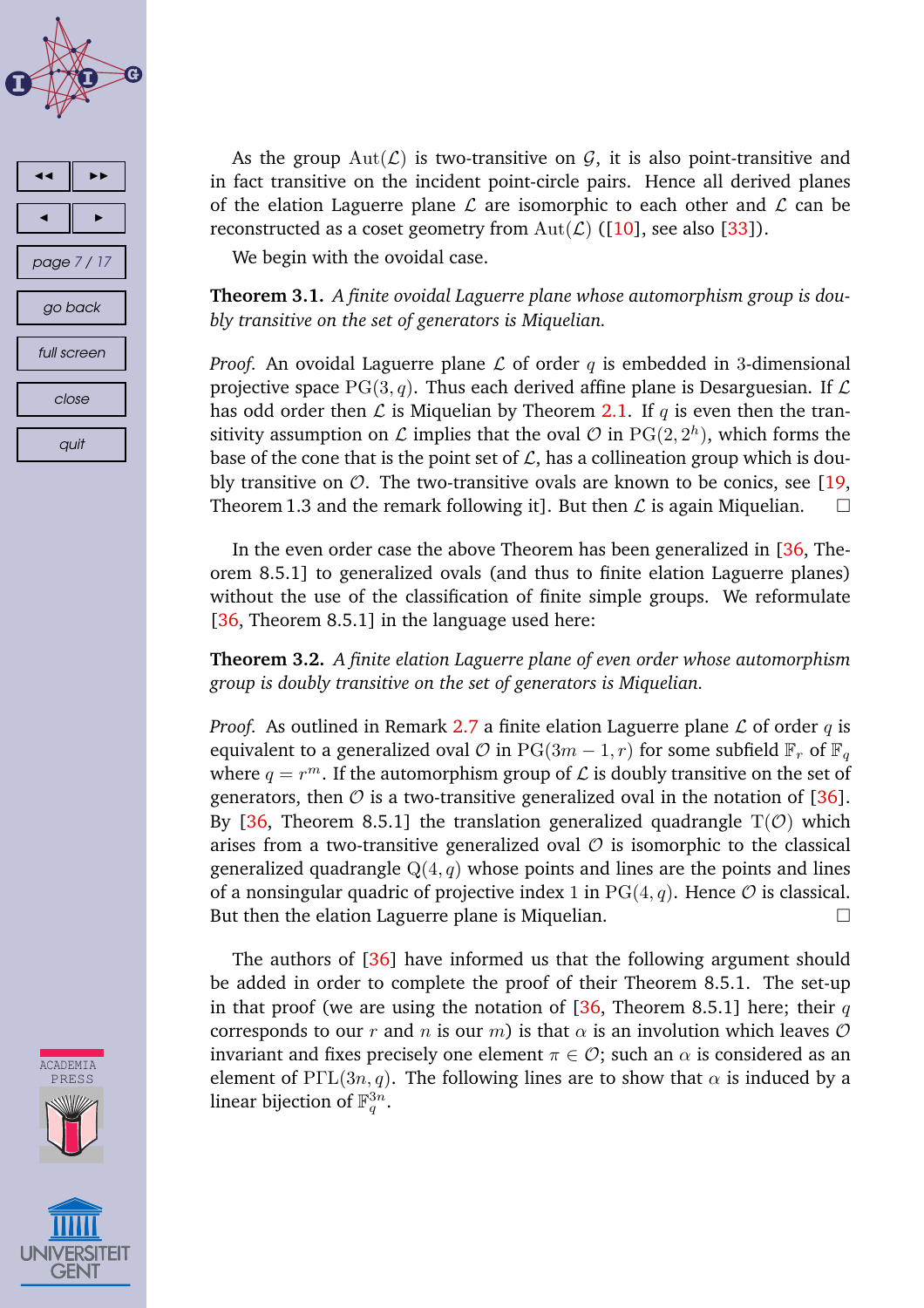<span id="page-7-0"></span>



Assume otherwise, then  $\alpha$  induces a Baer involution on the PG(3n – 1, q) containing the generalized oval  $\mathcal{O}$ . Let  $\eta$  be the nucleus of  $\mathcal{O}$ . The fixed points of  $\alpha$  in PG(3n – 1, q) are not all contained in the subspace  $\langle \pi, \eta \rangle$ , so there is a second space  $\langle \pi',\eta\rangle$  fixed by  $\alpha$  with  $\pi'\in\mathcal{O}$ . Hence  $\pi$  and  $\pi'$  are fixed by  $\alpha$ . This contradiction leaves only the possibility that  $\alpha$  is induced by a linear bijection.

#### **Abelian socles**

A first step towards the understanding of the double transitive groups is already due to Burnside  $[2, p. 202]$  $[2, p. 202]$ ; compare also  $[3, Prop. 5.2]$  $[3, Prop. 5.2]$ :

**Theorem 3.3.** *If* Ψ *is a finite doubly transitive and effective group on* v *points, then*  $\Psi$  *contains a transitive normal subgroup*  $\Sigma$  *(the socle of G) and either*  $\Sigma$  *is elementary abelian or* Σ *is a non-abelian simple group.*

For the case of an elementary abelian socle the following straightforward result (see [\[20,](#page-15-0) Lemma 19.3]) will be helpful.

**Lemma 3.4.** Let  $r, s$  be primes and  $e, f$  be positive integers such that  $r^e + 1 = s^f$ . *Then one of the following holds:*

- 1.  $s = 2$ ,  $e = 1$  (*r* is a Mersenne prime);
- 2.  $r = 2$ ,  $f = 1$  (*s* is a Fermat prime);
- 3.  $r = 2, e = 3, s = 3, f = 2.$

**Proposition 3.5.** *Let* L *be a finite elation Laguerre plane admitting a group* Γ *of automorphisms fixing a circle K and two-transitive on K. If the socle of*  $Q :=$  $\Gamma/\Gamma_{[K]}$  is abelian then  ${\cal L}$  is a Miquelian Laguerre plane of order  $q\in\{2,3,4\}.$ 

*Proof.* Let  $r^e$  be the order of  ${\mathcal L}.$  The socle has order  $s^f$  for some prime  $s$  and acts regular on  $\mathcal G$ , see Theorem 3.3. Thus we have  $r^e+1=|\mathcal G|=s^f,$  and Lemma 3.4 leaves three cases to consider.

**Case 1:**  $s = 2$ ,  $e = 1$ . Then L has prime order  $q = r$  and is Miquelian by Theorem [2.3.](#page-3-0) Any Sylow 2-subgroup S of  $P\Gamma\Gamma(2, r) = PGL(2, r)$  has order  $2(r + 1) = 2^{f+1}$ , and contains a cyclic subgroup of order  $2^f$  (from the multiplicative group of a field of order  $r^2$  contained in the matrix ring  $M(2,2;{\mathbb F}_r)).$ The elementary abelian socle  $\Sigma$  of  $Q$  then meets that cyclic group in a cyclic subgroup of order at least  $2^{f-1}$ . This yields  $f \le 2$ , and  $q = r = 3$  follows.

We note that  $P\Gamma L(2,3) = PGL(2,3) \cong S_4$  contains a unique candidate for Q, namely the alternating group  $A_4 \cong AGL(1,4)$ .



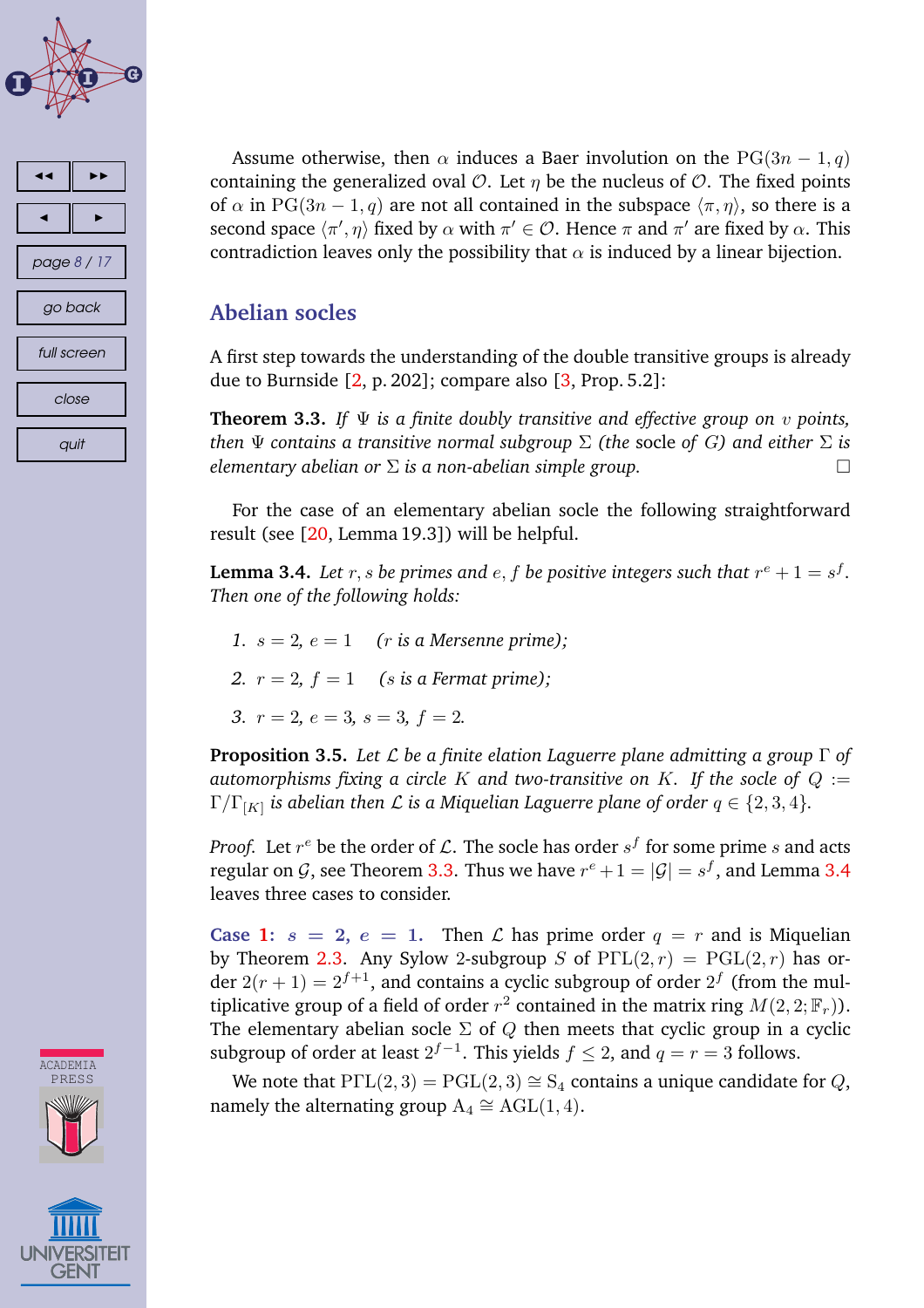





**Case [2:](#page-7-0)**  $r = 2$ ,  $f = 1$ . In this case L has even order and is Miquelian by Theorem [3.2.](#page-6-0)

The socle has prime order  $s = 2^e + 1$  and thus is cyclic. Hence Q is contained in the affine group  $\text{A}\Gamma\text{L}(1,q) = \text{AGL}(1,q)$  and then actually coincides with  $AGL(1,q)$  because it has the same order (being two-transitive). In particular, the stabilizer of a point in K is cyclic, and is a Sylow 2-subgroup of  $Q$ .

Let G be a Sylow 2-subgroup of  $\Gamma$ . The order of  $\Delta_K$  divides  $2^e - 1$ , see Remark [2.6.](#page-4-0) Thus it is odd, and G has trivial intersection with  $\Delta_K$ . Thus  $G \cong \pi(G)$  is cyclic of order  $q - 1 = 2^e$ . Furthermore, G is faithfully and linearly represented on  $E_{\infty}\cong\mathbb{F}_2^{2e}$ , that is, we have an embedding  $\rho\colon G\to\mathrm{GL}(2e,2).$ Since a generator g of G has order  $2^e$  and because  $x \to x^2$  is injective in any field of characteristic 2, we see that 1 is the only eigenvalue of  $\rho(g)$  and that  $\rho(g)$ is unipotent in  $GL(2e, 2)$ . Hence  $(\rho(g) + I)^{2e} = 0$ . If  $e \geq 4$  one sees by induction that  $2e \leq 2^{e-1}$  so that  $\rho(g)^{2^{e-1}} = I$ , contradicting the fact that the order of g is  $2^e$ . Hence  $e \leq 3$  and  $q \in \{2, 4, 8\}$ . As  $8 + 1$  is not a prime, only the cases  $q \in \{2, 4\}$  remain. (Note that Theorem [2.2](#page-3-0) then again implies that  $\mathcal L$  is Miquelian.)

We identify the group Q inside the group  $P\Gamma L(2, q)$  induced by the stabilizer of the circle in the Miquelian plane, as follows.

- For  $q = 2$  we have  $P\Gamma L(2, 2) = PGL(2, 2) \cong S_3$ , and  $Q = PGL(2, 2)$ follows.
- For  $q = 4$  we have P $\Gamma L(2, 4) \cong S_5$ , and Q is the normalizer of a Sylow 5-subgroup.

Note that  $Q$  is substantially different from the other minimally two-transitive subgroup of  $S_5$ , namely the simple group  $A_5$ . One may interpret the group Q as the smallest (and non-simple) example  $Sz(2)$  of a Suzuki group.

**Case [3:](#page-7-0)**  $r^3 = 8$ ,  $s^f = 9$ . Then *L* has order 8, is ovoidal by Theorem [2.2,](#page-3-0) and Miquelian by Theorem [3.1](#page-6-0) or Theorem [3.2.](#page-6-0) In this case, the Sylow 3 subgroup  $\Sigma$  of Q is elementary abelian of order 9, and the Sylow 2-subgroups of Q induce subgroups of order 8 in Aut( $\Sigma$ ) ≅ GL(2,3). One of the candidates is the multiplicative group of a field of order 9, this is cyclic and intersects each other group of order 8 in  $GL(2, 3)$  in a cyclic subgroup of order 4 at least because the Sylow 2-subgroups of  $\operatorname{GL}(2,3)$  have order  $2^4$ .

The group  $P\Gamma L(2,8)$  induced by the stabilizer of a circle in the Miquelian plane of order 8 has elementary abelian Sylow 2-subgroups, and contains no elements of order 4. Thus the present case is indeed impossible.  $\Box$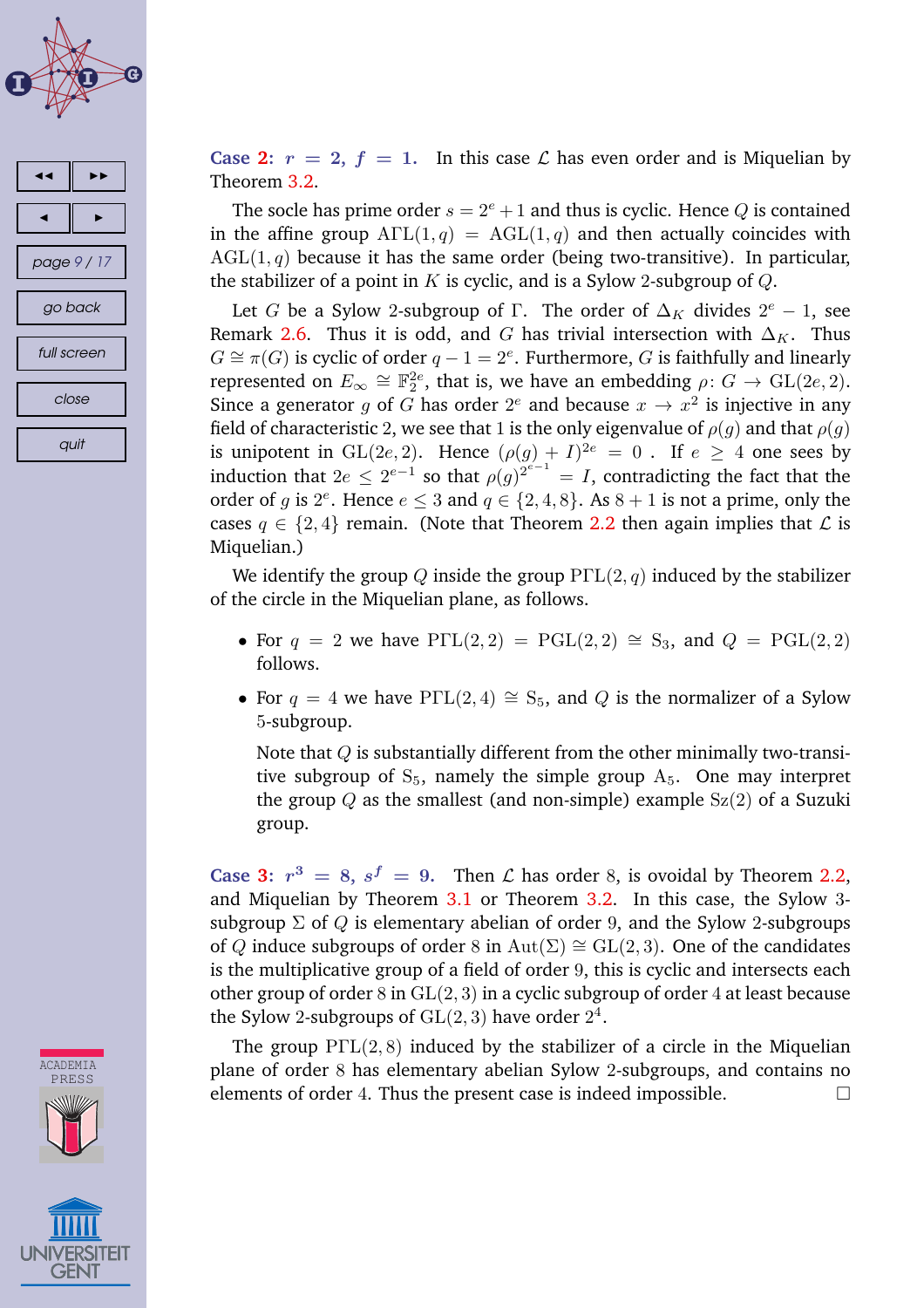<span id="page-9-0"></span>



#### **The simple non-abelian case**

The two-transitive groups with non-abelian socle are also known explicitly (thanks to the classification of finite simple groups). The list given in Table 1 can be found<sup>1</sup>, for instance, in [\[3\]](#page-13-0) or [\[13\]](#page-14-0).

| Σ                       | $\boldsymbol{v}$                   | remarks/restrictions                             |  |
|-------------------------|------------------------------------|--------------------------------------------------|--|
| $A_n$                   | $\boldsymbol{n}$                   | $n \geq 6$ , (two representations if $n = 6$ )   |  |
| PSL(d, f)               | $\left( f^d - 1 \right) / (f - 1)$ | $d \geq 2, (d, f) \notin \{(2, 2), (2, 3)\}\$    |  |
|                         |                                    | (two representations if $d > 2$ )                |  |
| PSU(3, f <sup>2</sup> ) | $f^3+1$                            | f > 2                                            |  |
| $Sz(2^{2a+1})$          | $2^{4a+2}+1$                       | $a > 0$ , Suzuki groups: ${}^{2}B_{2}(2^{2a+1})$ |  |
| $R(3^{2a+1})$           | $3^{6a+3}+1$                       | $a > 0$ , Ree groups: ${}^{2}G_{2}(3^{2a+1})$    |  |
| PSp(2d,2)               | $2^{2d-1}+2^{d-1}$                 | d > 2                                            |  |
| PSL(2,11)               | 11                                 | (two representations)                            |  |
| $A_7$                   | 15                                 | (two representations)                            |  |
| PSL(2,8)                | 28                                 | socle of $R(3)$                                  |  |
| $M_n$                   | $\boldsymbol{n}$                   | Mathieu groups, $n \in \{11, 12, 22, 23, 24\}$   |  |
|                         |                                    | (two representations if $n = 12$ )               |  |
| $M_{11}$                | 12                                 | Mathieu group                                    |  |
| Co <sub>3</sub>         | 276                                | Conway group                                     |  |
| $_{\rm HS}$             | 176                                | Higman-Sims group (two representations)          |  |

Table 1: Non-abelian socles: all possibilities

**Theorem 3.6.** *Let* Q *be a finite group that acts two-transitively and faithfully on a set with* v *points. If the socle* Σ *is not abelian then* Σ *is one of the groups listed in Table 1.*

Note that the value of  $f$  in the different cases in Table 1 will always be a prime power. The group  $Q$  will be contained in the automorphism group of its socle.

There are some isomorphisms between these groups. For example, one has  $PSL(2, 4) \cong A_5 \cong PSL(2, 5)$ ,  $PSL(2, 7) \cong PSL(3, 2)$ ,  $PSL(2, 9) \cong A_6$ , and  $PSL(4, 2) \cong A_8$ , which shows that a group may have two non-equivalent twotransitive permutation representations. The second permutation representation of A<sub>6</sub> arises from PSp(4, 2) ≅ S<sub>6</sub>, cf. [\[34\]](#page-16-0) or [\[32\]](#page-16-0). We have left out the natural action of  $A_5$  in the first row because that action is equivalent to the action of  $PSL(2, 4)$  occurring in the second (and we will treat the action of  $PSL(2, 2^e)$ systematically in [\[31\]](#page-16-0)).



**ACADEMIA** 

 $1$  We have modified the names for the parameters to avoid confusion with our fixed meaning for q. Also, we use the order  $f^2$  of the quadratic extension field for the unitary groups.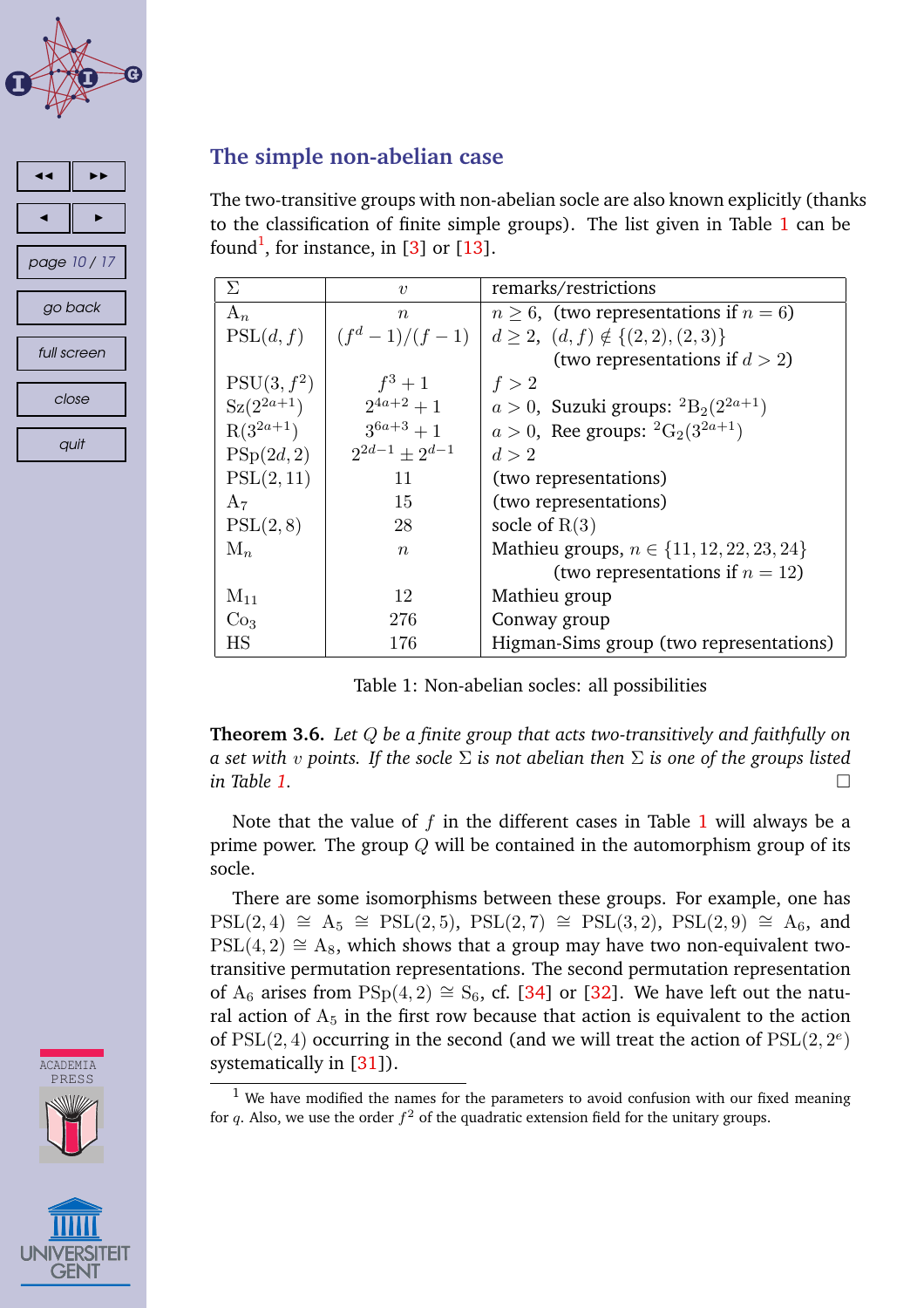<span id="page-10-0"></span>

| ◀            |  |  |
|--------------|--|--|
|              |  |  |
| page 11 / 17 |  |  |
| go back      |  |  |
| full screen  |  |  |
| close        |  |  |
| quit         |  |  |

**Proposition 3.7.** *Let* L *be a finite elation Laguerre plane of order* q *admitting a group* Γ *of automorphisms fixing a circle* K *and acting two-transitively on* K*. Assume that*  $Q := \Gamma/\Gamma_{[K]}$  *has non-abelian socle*  $\Sigma$ *. Then*  $\Sigma$  *is one of the groups listed in Table 2 (and* q *is a prime power).*

| Y.                      | q                | restrictions                   | reference          |
|-------------------------|------------------|--------------------------------|--------------------|
| $A_{q+1}$               | $\boldsymbol{q}$ | prime power $q \geq 4$         | Proposition 3.8    |
| $\mathrm{PSL}(2,q)$     | q                | $q \neq 2,3, d = \gcd(2, q-1)$ | $\lceil 31 \rceil$ |
| PSU(3, f <sup>2</sup> ) | $f^3$            | $f > 2, d = \gcd(3, f + 1)$    | $\lceil 31 \rceil$ |
| $R(3^{2a+1})$           | $3^{6a+3}$       | a>0                            | $\lceil 31 \rceil$ |
| PSL(2,8)                | 3 <sup>3</sup>   | socle of $R(3)$                | $\lceil 31 \rceil$ |
| PSp(6,2)                | 3 <sup>3</sup>   |                                | Proposition 3.9    |

Table 2: Non-abelian socles: the restricted list

*Proof.* If Q arises from a circle stabilizer in the automorphism group of an elation Laguerre plane  $\mathcal L$  then  $q = v - 1$  must be a prime power  $r^e$  by Theorem [2.3.](#page-3-0) If  $v - 1$  is actually a prime r then  $\mathcal L$  is the Miquelian plane of order r, and the socle  $\Sigma$  occurs as a subgroup of  $PSL(2, r)$ . These two observations exclude all the Mathieu groups ( $M_n$  for  $n \in \{11, 12, 22, 23, 24\}$ ), the Conway group  $Co_3$  and the Higman-Sims group HS.

Of the other groups not occurring in families in Table [1](#page-9-0) only the socle  $PSL(2, 8)$ of  $R(3)$  acts on a set of the right size, that is, of the form 1 plus a proper prime power.

Finally, we discuss the groups occurring in families.

- PSL $(d, f)$ : If  $(f<sup>d</sup> 1)/(f 1) = f<sup>d-1</sup> + \cdots + f + 1 = f(f<sup>d-2</sup> + \cdots + 1) + 1$ is of the form 1 plus a prime power, then the prime involved must be the same as in f and the sum in the parentheses  $f^{d-2} + \cdots + 1$  must be 1. Hence  $d = 2$ .
- PSp(2d, 2): Let  $\varepsilon = \pm 1$ . Then  $r^e = 2^{2d-1} + \varepsilon 2^{d-1} 1 = (2^d \varepsilon)(2^{d-1} + \varepsilon)$ and  $r$  is odd. Furthermore, because  $d > 2$ , we find that  $2^d - \varepsilon \ge 2^d - 1 > 1$ and  $2^{d-1} + \varepsilon \ge 2^{d-1} - 1 > 1$ . Hence  $2^d - \varepsilon = r^l$  and  $2^{d-1} + \varepsilon = r^k$  for some  $1 \leq k \leq l < m$ . But then  $r^k$  divides  $p^l + p^k = 2^{d-1} \cdot 3$  so that  $r = 3$ and  $k = 1$ . Thus  $2^{d-1} + \varepsilon = 3$  which implies  $\varepsilon = -1$  and  $d = 3$ . Therefore only  $PSp(6, 2)$  acting on a set of size  $2^5 - 2^2 = 28 = 3^3 + 1$  can possibly occur.
- $Sz(2^{2a+1})$ : In this case  $\mathcal L$  has even order and thus is Miquelian by The-orem [3.2.](#page-6-0) Since Sylow 2-subgroups of  $Sz(2^{2a+1})$  are non-abelian when  $a > 1$  (see, for example, [\[18,](#page-15-0) Theorem 24.2]) whereas those of  $PSL(2, q)$ ,



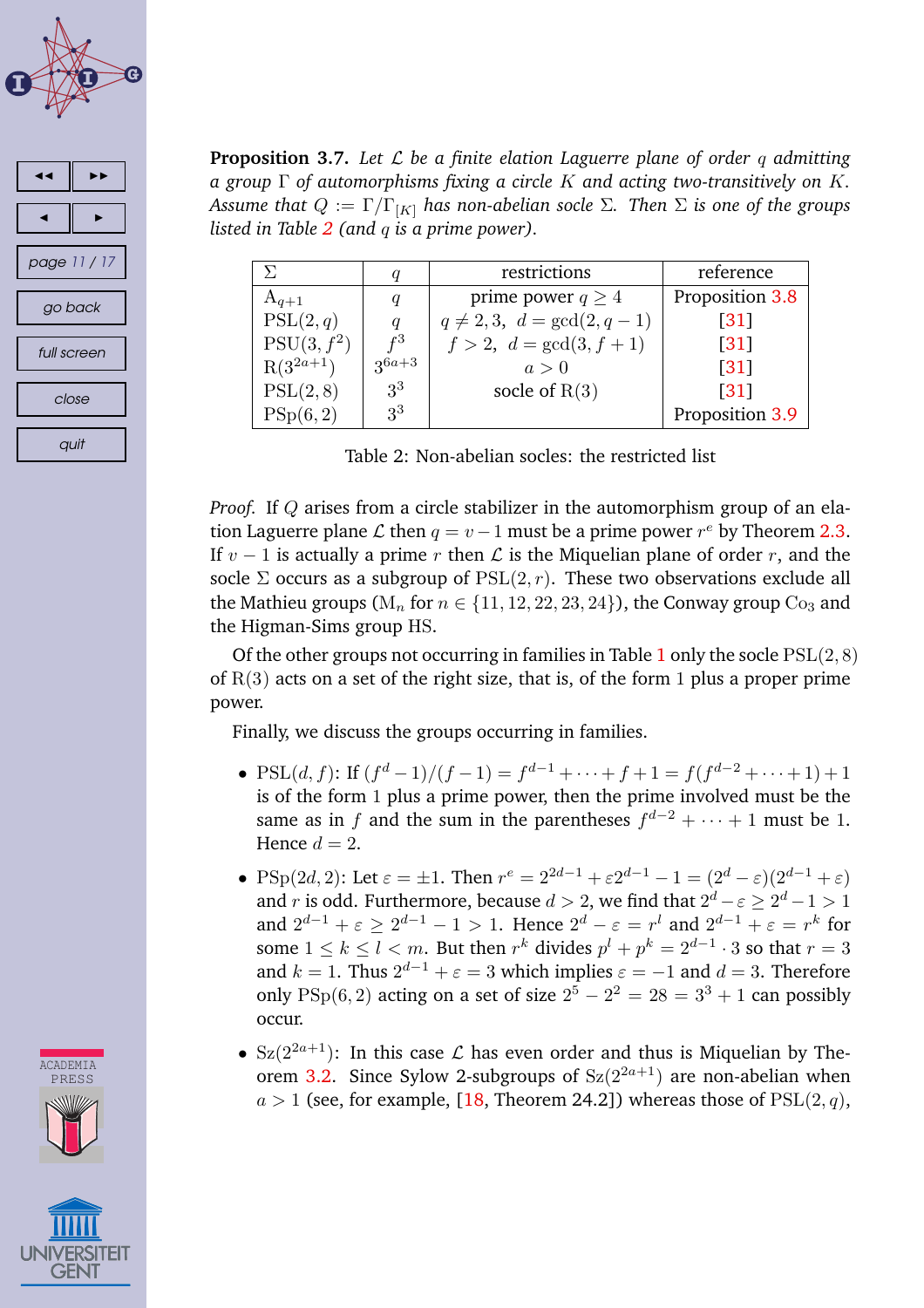<span id="page-11-0"></span>





the socle of a circle stabilizer in the automorphism group of the Miquelian Laguerre plane or order q, are, one sees that this case cannot occur.  $\square$ 

In the present paper, we are going to eliminate the groups  $A_n$  (for  $n > 5$ , see Proposition 3.8) and  $PSp(6,2)$  (see Proposition [3.9\)](#page-12-0) from Table [2.](#page-10-0) The remaining cases ( $PSL(2, q)$ , unitary groups, Ree groups, and the socle  $PSL(2, 8)$ of the smallest Ree group  $R(3)$ ) are treated in a separate paper [\[31\]](#page-16-0). There we show that only the groups  $PSL(2, q)$  actually occur, and the corresponding Laguerre planes are Miquelian.

**Proposition 3.8.** Let  $\mathcal L$  be a finite elation Laguerre plane of order  $q > 4$  admitting *a group* Γ *of automorphisms fixing some circle* K *and two-transitive on* K*. Then* the socle of  $Q := \Gamma / \Gamma_{[K]}$  is not isomorphic to  $A_{q+1}.$ 

*Proof.* Aiming at a contradiction, we assume that the socle  $\Sigma$  of Q is isomorphic to  $\overline{A}_{q+1}.$  Let  $\pi\colon\Gamma\to Q$  be the restriction map, and let  $G:=\pi^{-1}(\Sigma)\leq\Gamma$  denote the full pre-image of the socle. The order of that pre-image is then  $|G| = \frac{(q+1)!}{2}$  $rac{1}{2}$  d where  $d=|\Gamma_{[K]}|$  divides  $q-1$ , see Remark [2.6.](#page-4-0) In particular,  $1\leq d\leq q-1.$ 

For  $u \in K$  we consider the stabilizer  $G_u$  in G. Then  $\pi(G_u) \leq \Sigma$  is the stabilizer of u in  $\Sigma$ . Thus  $\pi(G_u) \cong A_q$  is simple, and  $|G_u| = \frac{q!}{2}$  $\frac{q!}{2}$  d. The group  $G_u$ acts on the set  $[u] \setminus \{u\}$  of  $q-1$  points. The kernel  $N_u$  of that action is not trivial because  $(q-1)! < |G_u|$ .

As  $\Delta_K$  acts semi-regularly outside K, the intersection  $\Delta_K \cap N_u$  is trivial, and  $\pi(N_u) \cong N_u$  is a normal subgroup of the simple group  $\Sigma_u \cong A_q$ . We have just noted that  $N_u$  is not trivial; so  $\pi(N_u) = \Sigma_u$  has order  $\frac{q!}{2}$ .

Now pick three different points  $x, y, z \in K$ . Then

$$
|N_x \cap N_y| = \frac{|N_x| \cdot |N_y|}{|N_x N_y|} \ge \frac{|N_x|^2}{|G|} = \frac{q!}{2d(q+1)} \quad \text{and}
$$
  

$$
|N_x \cap N_y \cap N_z| = \frac{|N_x \cap N_y| \cdot |N_z|}{|(N_x \cap N_y)N_z|} \ge \frac{q!}{2(d(q+1))^2} \ge \frac{q!}{2(q+1)^2(q-1)^2};
$$

we have used  $d \leq q - 1$  for the last inequality. The sequence whose *n*-th term is  $\frac{n!}{2(n+1)^2(n-1)^2}$  is strictly increasing for  $n\geq 5$ . Therefore,  $|N_x\cap N_y\cap N_z|\geq 0$  $\frac{7!}{2 \cdot 8^2 \cdot 6^2} = \frac{35}{32} > 1$  for  $q \ge 7$ . This shows that  $N_x \cap N_y \cap N_z$  is non-trivial. However, any automorphism in  $N_x \cap N_y \cap N_z$  fixes every circle of  $\mathcal L$  and thus must be the identity—a contradiction.

The case  $q = 6$  cannot occur because it is not a prime power.

It remains to discuss  $q = 5$ ; then  $\mathcal L$  is Miquelian, see Theorem [2.2.](#page-3-0) In the automorphism group of the Miquelian Laguerre plane of order 5, the stabilizer of a circle induces a group isomorphic to  $P\Gamma L(2,5) = PGL(2,5)$  on K, acting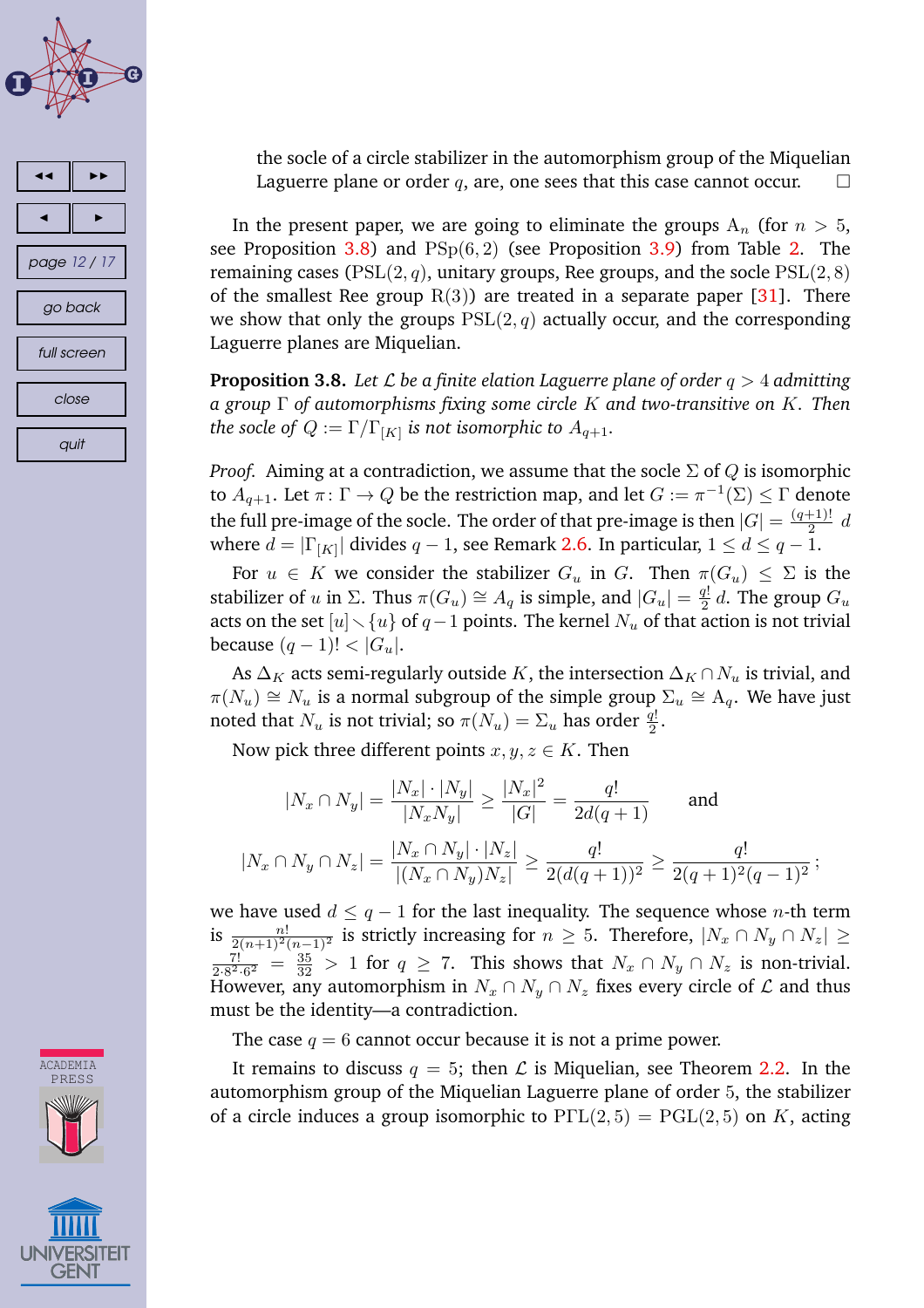<span id="page-12-0"></span>



**ACADEMIA** PRESS

two-transitively with a socle isomorphic to  $PSL(2,5) \cong A_5$ . However, we are considering a two-transitive group Q with socle  $A_{q+1} = A_6$ , and arrive at a contradiction because  $|A_6| = 720 > 120 = |P \Gamma L(2, 5)|$ .

**Proposition 3.9.** *Let* L *be a finite elation Laguerre plane of order* 27*, and let* Γ *be a group of automorphisms fixing some circle K. Then*  $Q := \Gamma/\Gamma_{[K]}$  *does not contain a normal subgroup isomorphic to* PSp(6, 2) *that is two-transitive on* K*.*

*Proof.* Assume, to the contrary, that there is such a subgroup  $\Sigma \cong \text{PSp}(6, 2)$ in  $Q$ . The order  $2^9 \cdot 3^4 \cdot 5 \cdot 7 = 1451520$  of  $\mathrm{PSp}(6,2)$  is divisible by 5 but  $|\Delta_K|$  is not because it divides 27−1. However, by Theorem [2.5.5](#page-4-0) we have an involution  $\delta \in \Delta_K$ ; clearly this involution is centralized by Γ.

We consider a Sylow 5-subgroup S of the pre-image  $G := \pi^{-1}(\Sigma) \leq \Gamma$ . This group has order 5, and has orbits of lengths 1 or 5. Therefore  $S$  fixes at least 3 points on K, and for each fixed point  $u \in K$  there is at least one more fixed point  $v \in [u] \setminus \{u\}$ , where [u] denotes the generator containing u. The central involution  $\delta$  acts semi-regularly on  $[u] \setminus \{u\}$ , so  $\delta(v)$  is another fixed point of S. But then *S* fixes at least 7 points in [u].

Let  $x, y, z$  be three distinct fixed points of S in K. If  $x' \in [x]$  and  $y' \in [y]$ are fixed by S then the circle  $L(x', y', z)$  through  $x', y'$  and z is fixed by S. This gives  $7^2$  fixed circles through  $z$ .

Now let  $w \in K \setminus \{x, y, z\}$  be arbitrary. Since [w] has 27 points, there exists at least one point  $w' \in [w]$  lying on two of the fixed circles. These two circles have the two points  $w'$  and  $z$  in common. Thus  $S$  fixes  $w'$ , the generator  $[w'] = [w]$ , and then also the point w in  $[w] \cap K$ . We obtain that  $S \leq \Delta_K$ , contradicting the fact that  $|\Delta_K|$  is not divisible by 5.

**Main Theorem 3.10.** *If the automorphism group of an elation Laguerre plane of order* q *contains a subgroup* Γ *fixing a circle and acting two-transitively on that circle, then the Laguerre plane is Miquelian.*

*The socle of the group induced on the fixed circle is either isomorphic to*  $PSL(2, q)$ *, or we have*  $q = 4$  *and the socle is isomorphic to*  $AGL(1, 5)$ *.* 

*Proof.* The socle is either abelian, or a simple group contained in the list shown in Table [1.](#page-9-0) The abelian case has been discussed in Proposition [3.5.](#page-7-0) By the arguments given in Proposition [3.7](#page-10-0) the list in Table [1](#page-9-0) has been reduced to the list in Table [2.](#page-10-0) Propositions [3.8](#page-11-0) and 3.9 have excluded the groups  $A_{q+1}$  (for  $q > 4$ ) and  $PSp(6, 2)$ .

There remain the series  $PSL(2,q)$ ,  $PSU(3, f^2)$ , and  $R(3^{2a+1})$  for prime powers q, f and positive integers a, respectively (i.e., the groups of Lie type  $A_1(q)$ ,

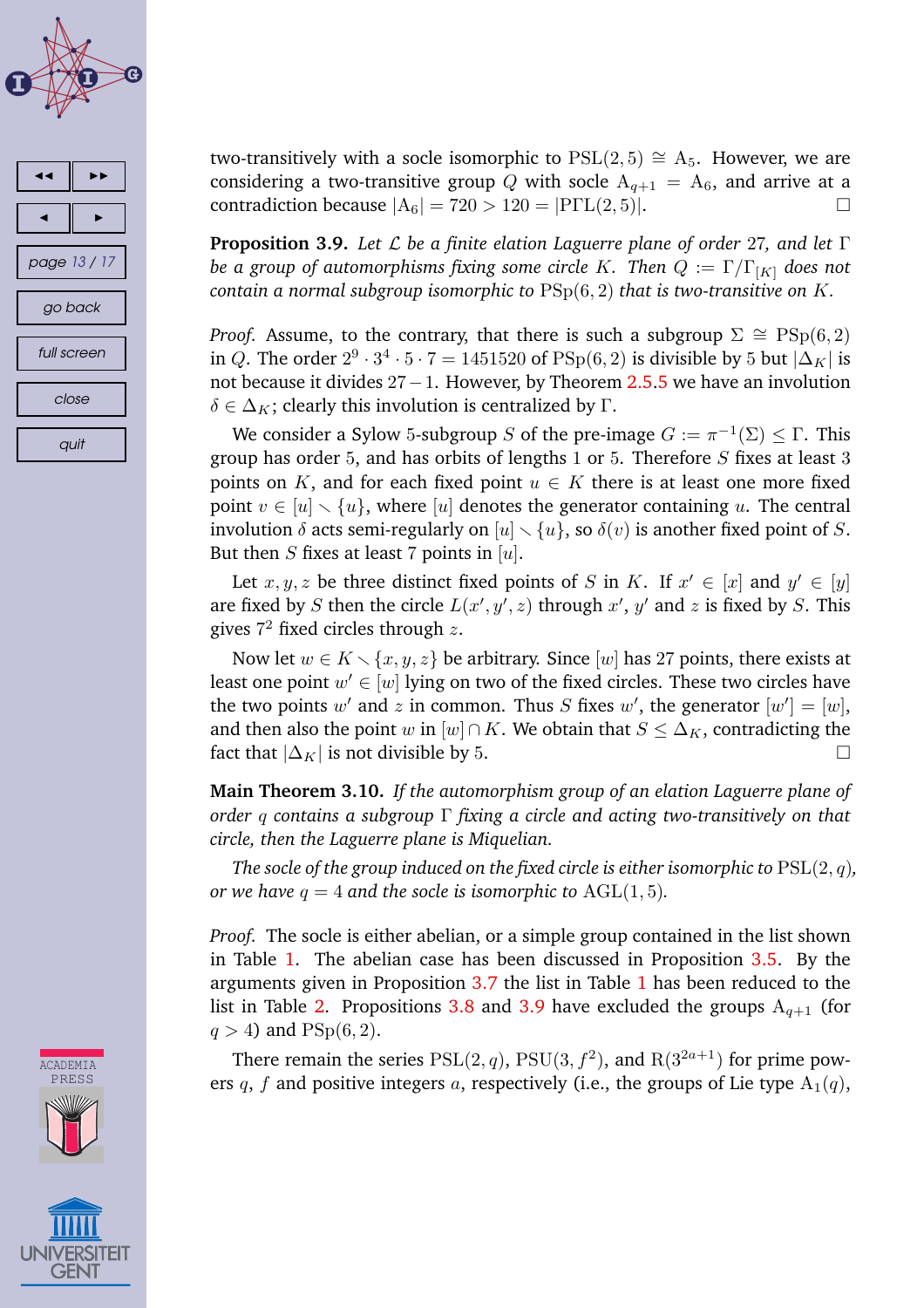<span id="page-13-0"></span>





 ${}^{2}A_{2}(f^{2})$ , and  ${}^{2}G_{2}(3^{2a+1})$ ), and the commutator group  $R(3)' \cong PSL(2,8)$  with its transitive action on 28 points; these are all treated in [\[31\]](#page-16-0).  $\Box$ 

Each translation generalized quadrangle of order  $q$  arises from a generalized oval  $O$  in  $PG(3n-1,r)$ , where  $q = r^n$  (see [\[21,](#page-15-0) 8.7.1]). Under the correspondence between translation generalized quadrangles of order  $q$  and elation Laguerre planes of order  $q$ , the action on the set of lines through the base point corresponds to the action on the set of generators of the Laguerre plane. Using that correspondence immediately gives us the following

**Corollary 3.11.** *If the automorphism group of a translation generalized quadrangle of order* q *is two-transitive on the set of lines through the base point then the quadrangle is isomorphic to the classical generalized quadrangle* Q(4, q)*.*

**Acknowledgement.** The present investigation has been conducted during a stay of the second author as a Visiting Erskine Fellow at the University of Canterbury, Christchurch, New Zealand.

The authors wish to thank Jef Thas for pointing us to [\[36,](#page-16-0) Theorem 8.5.1].

## **References**

- [1] **R. C. Bose** and **K. A. Bush**, Orthogonal arrays of strength two and three, *Ann. Math. Statistics* **23** [\(1952\), 508–524.](http://www.zentralblatt-math.org/NEW/zmath/en/search/?q=an:0048.00803&format=complete) [MR 0051204 \(14,442c\).](http://www.ams.org/mathscinet-getitem?mr=0051204) Zbl 0048.00803.
- [2] **W. Burnside**, *Theory of groups of finite order*, Dover Publications Inc., New York, 2nd edn., 1955. [MR 0069818 \(16,1086c\).](http://www.ams.org/mathscinet-getitem?mr=0069818) [JfM 42.0151.02.](http://www.zentralblatt-math.org/NEW/zmath/en/search/?q=an:42.0151.02)
- [3] **P. J. Cameron**, Finite permutation groups and finite simple groups, *Bull. London Math. Soc.* **13** (1981), no. 1, 1–22, [MR 599634 \(83m:20008\).](http://www.ams.org/mathscinet-getitem?mr=599634) [Zbl 0463.20003.](http://www.zentralblatt-math.org/NEW/zmath/en/search/?q=an:0463.20003&format=complete)
- [4] **L. R. A. Casse, J. A. Thas** and **P. R. Wild**,  $(q^{n} + 1)$ -sets of  $PG(3n 1)$ 1, q), generalized quadrangles and Laguerre planes, *Bull. Belg. Math. Soc. Simon Stevin* **59** [\(1985\), no. 1, 21–42,](http://www.zentralblatt-math.org/NEW/zmath/en/search/?q=an:0568.51020&format=complete) [MR 795269 \(86k:51012\).](http://www.ams.org/mathscinet-getitem?mr=795269) Zbl 0568.51020.
- [5] **Y. Chen** and **G. Kaerlein**, Eine Bemerkung über endliche Laguerre- und Minkowski-Ebenen, *Geom. Dedicata* **2** [\(1973\), 193–194,](http://www.ams.org/mathscinet-getitem?mr=0407718) MR 0407718 (53 #11489). [Zbl 0274.50021.](http://www.zentralblatt-math.org/NEW/zmath/en/search/?q=an:0274.50021&format=complete)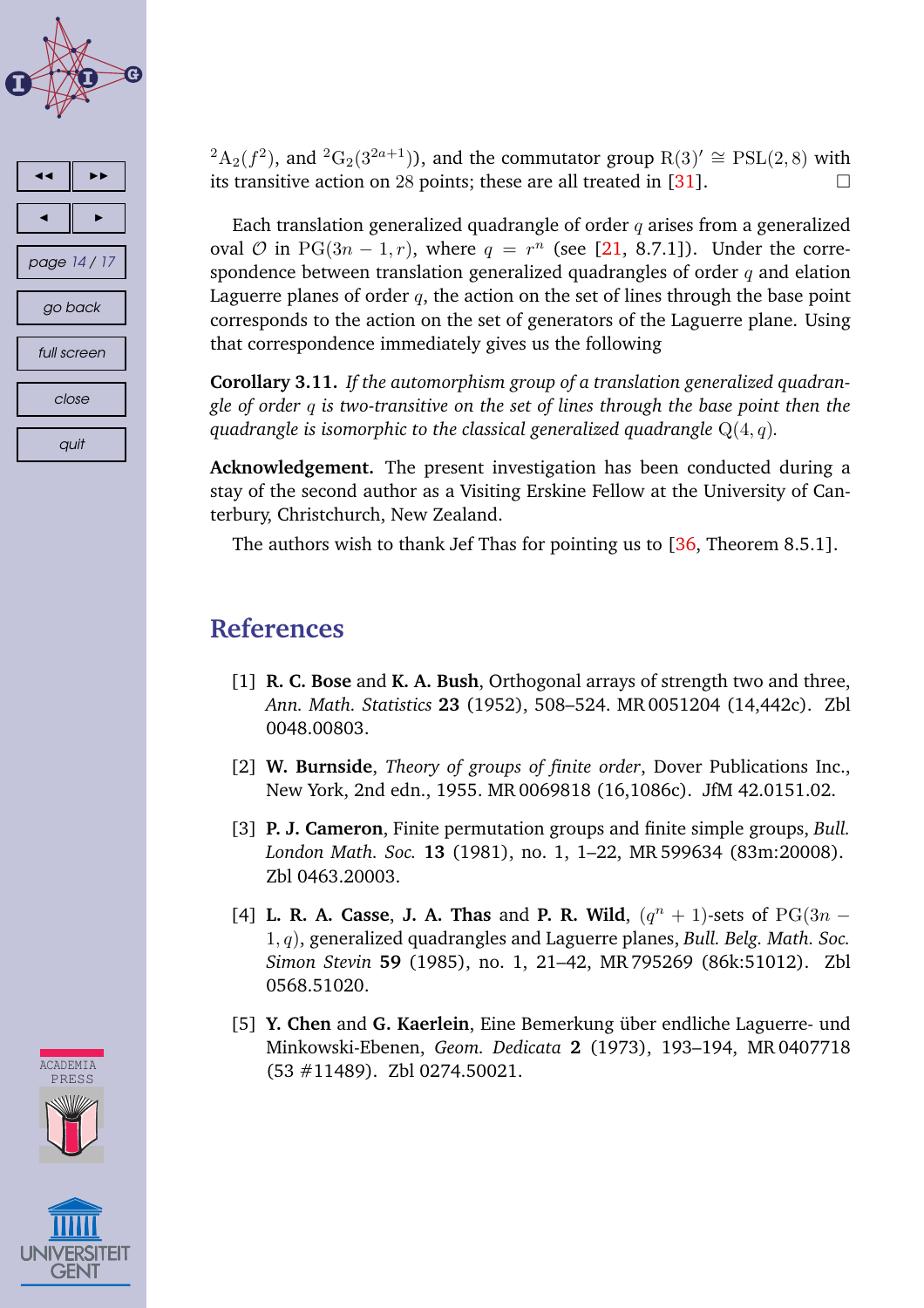<span id="page-14-0"></span>

| ◀            |  |  |
|--------------|--|--|
|              |  |  |
| page 15 / 17 |  |  |
| go back      |  |  |
| full screen  |  |  |
| close        |  |  |
| quit         |  |  |



- [6] **T. Czerwinski**, Finite translation planes with collineation groups doubly transitive on the points at infinity, *J. Algebra* **22** (1972), 428–441, [MR 0313933 \(47 #2485\).](http://www.ams.org/mathscinet-getitem?mr=0313933) [Zbl 0243.50011.](http://www.zentralblatt-math.org/NEW/zmath/en/search/?q=an:0243.50011&format=complete)
- [7] **D. G. Glynn** and **G. F. Steinke**, Translation Laguerre planes of order 16, *European J. Combin.* **14** [\(1993\), no. 6, 529–539,](http://www.ams.org/mathscinet-getitem?mr=1248061) MR 1248061 (95a:51025). [Zbl 0801.51008.](http://www.zentralblatt-math.org/NEW/zmath/en/search/?q=an:0801.51008&format=complete)
- [8] **T. Grundhöfer**, **M. J. Stroppel** and **H. Van Maldeghem**, Unitals admitting all translations, *J. Combin. Des.* **21** [\(2013\), no. 10, 419–431.](http://www.zentralblatt-math.org/NEW/zmath/en/search/?q=an:1276.05021&format=complete) Zbl 1276.05021. [doi:10.1002/jcd.21329](http://dx.doi.org/10.1002/jcd.21329).
- [9] **M. Hall, Jr.**, Steiner triple systems with a doubly transitive automorphism group, *J. Combin. Theory Ser. A* **38** (1985), no. 2, 192–202, [MR 784715 \(86h:05029\).](http://www.ams.org/mathscinet-getitem?mr=784715) [Zbl 0579.05017.](http://www.zentralblatt-math.org/NEW/zmath/en/search/?q=an:0579.05017&format=complete)
- [10] **D. G. Higman** and **J. E. McLaughlin**, Geometric ABA-groups, *Illinois J. Math.* **5** (1961), 382–397, [MR 0131216 \(24 #A1069\).](http://www.ams.org/mathscinet-getitem?mr=0131216) [Zbl 0104.14702.](http://www.zentralblatt-math.org/NEW/zmath/en/search/?q=an:0104.14702&format=complete)
- [11] **Y. Hiramine**, On finite affine planes with a 2-transitive orbit on  $l_{\infty}$ , *J. Algebra* **162** [\(1993\), no. 2, 392–409,](http://www.zentralblatt-math.org/NEW/zmath/en/search/?q=an:0799.51005&format=complete) [MR 1254783 \(94m:20006\).](http://www.ams.org/mathscinet-getitem?mr=1254783) Zbl 0799.51005.
- [12] **M. Joswig**, Pseudo-ovals, elation Laguerre planes, and translation generalized quadrangles, *Beiträge Algebra Geom.* **40** (1999), no. 1, 141–152, [MR 1678599 \(2000d:51008\).](http://www.ams.org/mathscinet-getitem?mr=1678599) [Zbl 0965.51002.](http://www.zentralblatt-math.org/NEW/zmath/en/search/?q=an:0965.51002&format=complete)
- [13] **W. M. Kantor**, Homogeneous designs and geometric lattices, *J. Combin. Theory Ser. A* **38** [\(1985\), no. 1, 66–74,](http://www.zentralblatt-math.org/NEW/zmath/en/search/?q=an:0559.05015&format=complete) [MR 773556 \(87c:51007\).](http://www.ams.org/mathscinet-getitem?mr=773556) Zbl 0559.05015.
- [14] **N. Knarr**, A geometric characterization of elation Laguerre planes, *Arch. Math. (Basel)* **78** (2002), no. 2, 162–165, [MR 1888418 \(2003a:51005\).](http://www.ams.org/mathscinet-getitem?mr=1888418) [Zbl 1004.51005.](http://www.zentralblatt-math.org/NEW/zmath/en/search/?q=an:1004.51005&format=complete)
- [15] **R. Löwen**, Topological pseudo-ovals, elation Laguerre planes, and elation generalized quadrangles, *Math. Z.* **216** (1994), no. 3, 347-369, [MR 1283074 \(95h:51025\).](http://www.ams.org/mathscinet-getitem?mr=1283074) [Zbl 0806.51009.](http://www.zentralblatt-math.org/NEW/zmath/en/search/?q=an:0806.51009&format=complete)
- [16] **R. Löwen** and **U. Pfüller**, Two-dimensional Laguerre planes with large automorphism groups, *Geom. Dedicata* **23** (1987), no. 1, 87–96, [MR 886777 \(88g:51029\).](http://www.ams.org/mathscinet-getitem?mr=886777) [Zbl 0615.51007.](http://www.zentralblatt-math.org/NEW/zmath/en/search/?q=an:0615.51007&format=complete)
- [17] **R. Löwen** and **G. F. Steinke**, Actions of  $\mathbb{R} \cdot \widetilde{\mathrm{SL}}_2\mathbb{R}$  on Laguerre planes related to the Moulton planes, *J. Lie Theory* **17** (2007), no. 4, 685–708, [MR 2377905 \(2009b:51015\).](http://www.ams.org/mathscinet-getitem?mr=2377905) [Zbl 1155.51008.](http://www.zentralblatt-math.org/NEW/zmath/en/search/?q=an:1155.51008&format=complete)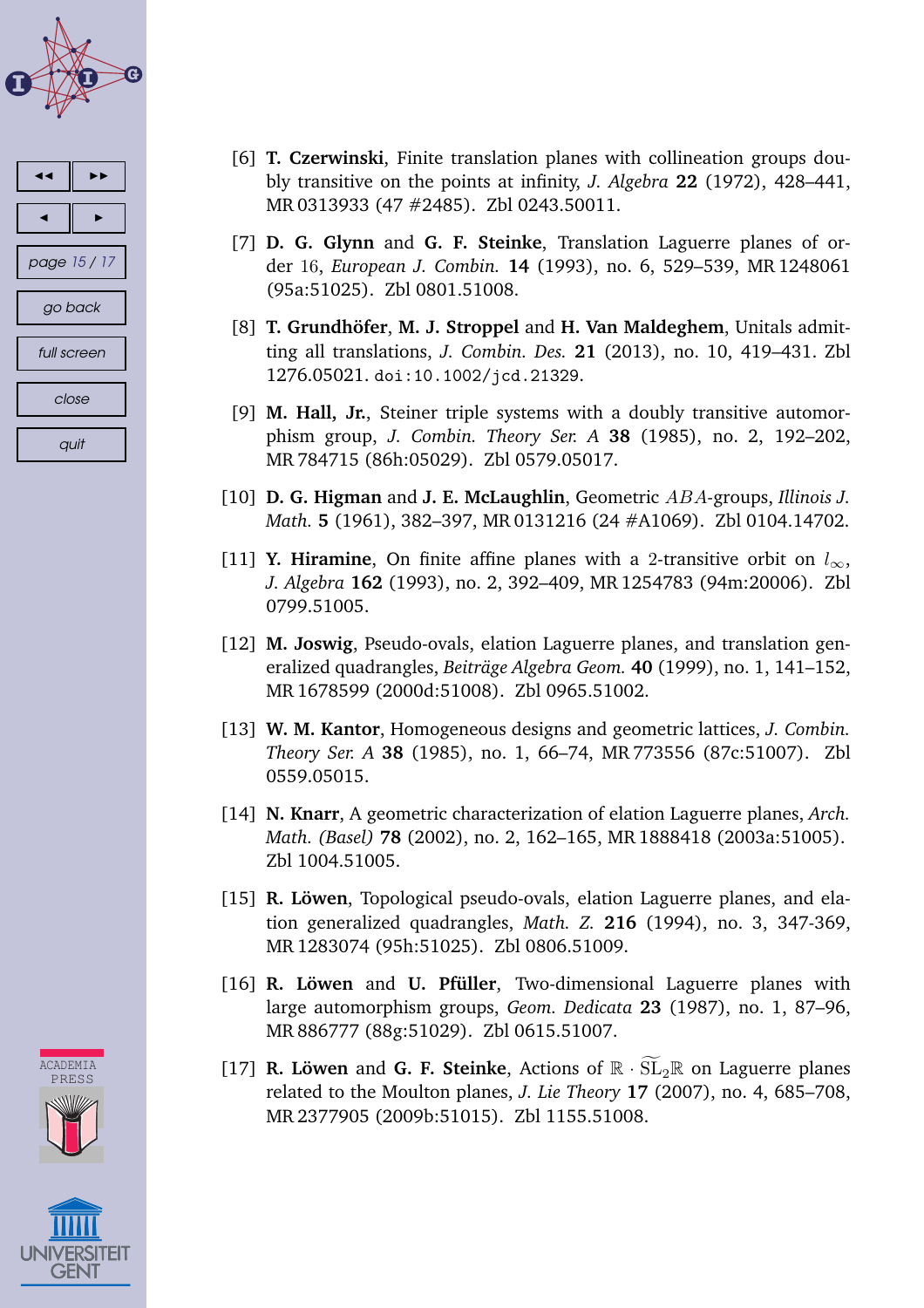<span id="page-15-0"></span>

| ◀           |              |  |
|-------------|--------------|--|
|             |              |  |
|             | page 16 / 17 |  |
| go back     |              |  |
| full screen |              |  |
| close       |              |  |
| quit        |              |  |





- [18] **H. Lüneburg**, *Translation planes*, Springer-Verlag, Berlin, 1980, [MR 572791 \(83h:51008\).](http://www.ams.org/mathscinet-getitem?mr=572791) [Zbl 0446.51003.](http://www.zentralblatt-math.org/NEW/zmath/en/search/?q=an:0446.51003&format=complete)
- [19] **A. Maschietti**, Two-transitive ovals, *Adv. Geom.* **6** (2006), no. 2, 323– 332, [MR 2243304 \(2007c:51015\).](http://www.ams.org/mathscinet-getitem?mr=2243304) [Zbl 1100.51008.](http://www.zentralblatt-math.org/NEW/zmath/en/search/?q=an:1100.51008&format=complete)
- [20] **D. Passman**, *Permutation groups*, W. A. Benjamin, Inc., New York-Amsterdam, 1968. [MR 0237627 \(38 #5908\).](http://www.ams.org/mathscinet-getitem?mr=0237627) [Zbl 0179.04405.](http://www.zentralblatt-math.org/NEW/zmath/en/search/?q=an:0179.04405&format=complete)
- [21] **S. E. Payne** and **J. A. Thas**, Generalized quadrangles with symmetry, *Bull. Belg. Math. Soc. Simon Stevin* **49** (1975/76), no. 1/2, 3–32, [MR 0419266 \(54 #7290a\).](http://www.ams.org/mathscinet-getitem?mr=0419266) [Zbl 0328.50017.](http://www.zentralblatt-math.org/NEW/zmath/en/search/?q=an:0328.50017&format=complete)
- [22] , *Finite generalized quadrangles*, 2nd ed., EMS Series of Lectures in Mathematics. Zürich: European Mathematical Society (EMS), 2009, [MR 2508121 \(2010k:51013\).](http://www.ams.org/mathscinet-getitem?mr=2508121) [Zbl 1247.05047.](http://www.zentralblatt-math.org/NEW/zmath/en/search/?q=an:1247.05047&format=complete)
- [23] **R.-H. Schulz**, Über Translationsebenen mit Kollineationsgruppen, die die Punkte der ausgezeichneten Geraden zweifach transitiv permutieren, *Math. Z.* **122** [\(1971\), 246–266,](http://www.zentralblatt-math.org/NEW/zmath/en/search/?q=an:0208.23604&format=complete) [MR 0287429 \(44 #4633\).](http://www.ams.org/mathscinet-getitem?mr=0287429) Zbl 0208.23604.
- [24] **B. Segre**, Ovals in a finite projective plane, *Canad. J. Math.* **7** (1955), 414–416, [MR 0071034 \(17,72g\).](http://www.ams.org/mathscinet-getitem?mr=0071034) [Zbl 0065.13402.](http://www.zentralblatt-math.org/NEW/zmath/en/search/?q=an:0065.13402&format=complete)
- [25] **G. F. Steinke**, Semiclassical 4-dimensional Laguerre planes, *Forum Math.* **2** (1990), no. 3, 233–247, [MR 1050407 \(91i:51022\).](http://www.ams.org/mathscinet-getitem?mr=1050407) [Zbl 0696.51008.](http://www.zentralblatt-math.org/NEW/zmath/en/search/?q=an:0696.51008&format=complete)
- [26] , On the structure of finite elation Laguerre planes, *J. Geom.* **41** (1991), no. 1-2, 162–179, [MR 1116911 \(92i:51026\).](http://www.ams.org/mathscinet-getitem?mr=1116911) [Zbl 0737.51003.](http://www.zentralblatt-math.org/NEW/zmath/en/search/?q=an:0737.51003&format=complete)
- [27] , A remark on Benz planes of order 9, *Ars Combin.* **34** (1992), 257–267, [MR 1206567 \(94g:51019\).](http://www.ams.org/mathscinet-getitem?mr=1206567) [Zbl 0770.51006.](http://www.zentralblatt-math.org/NEW/zmath/en/search/?q=an:0770.51006&format=complete)
- [28] , Topological circle geometries, **in** *Handbook of incidence geometry*, North-Holland, Amsterdam, 1995, pp. 1325–1354, [doi:10.1016/B978-044488355-1/50026-8](http://dx.doi.org/10.1016/B978-044488355-1/50026-8). [MR 1360739 \(96i:51015\).](http://www.ams.org/mathscinet-getitem?mr=1360739) [Zbl 0824.51012.](http://www.zentralblatt-math.org/NEW/zmath/en/search/?q=an:0824.51012&format=complete)
- [29] , Finite Laguerre planes of order 8 are ovoidal, *J. Combin. Theory Ser. A* **102** [\(2003\), no. 1, 143–162,](http://www.zentralblatt-math.org/NEW/zmath/en/search/?q=an:1033.51004&format=complete) [MR 1970982 \(2004b:51010\).](http://www.ams.org/mathscinet-getitem?mr=1970982) Zbl 1033.51004.
- [30] , Elation Laguerre planes of order 16 are ovoidal, *J. Combin. Des.* **14** (2[006\), no. 4, 313–323,](http://www.zentralblatt-math.org/NEW/zmath/en/search/?q=an:1099.51003&format=complete) [MR 2229882 \(2007c:51001\).](http://www.ams.org/mathscinet-getitem?mr=2229882) Zbl 1099.51003.